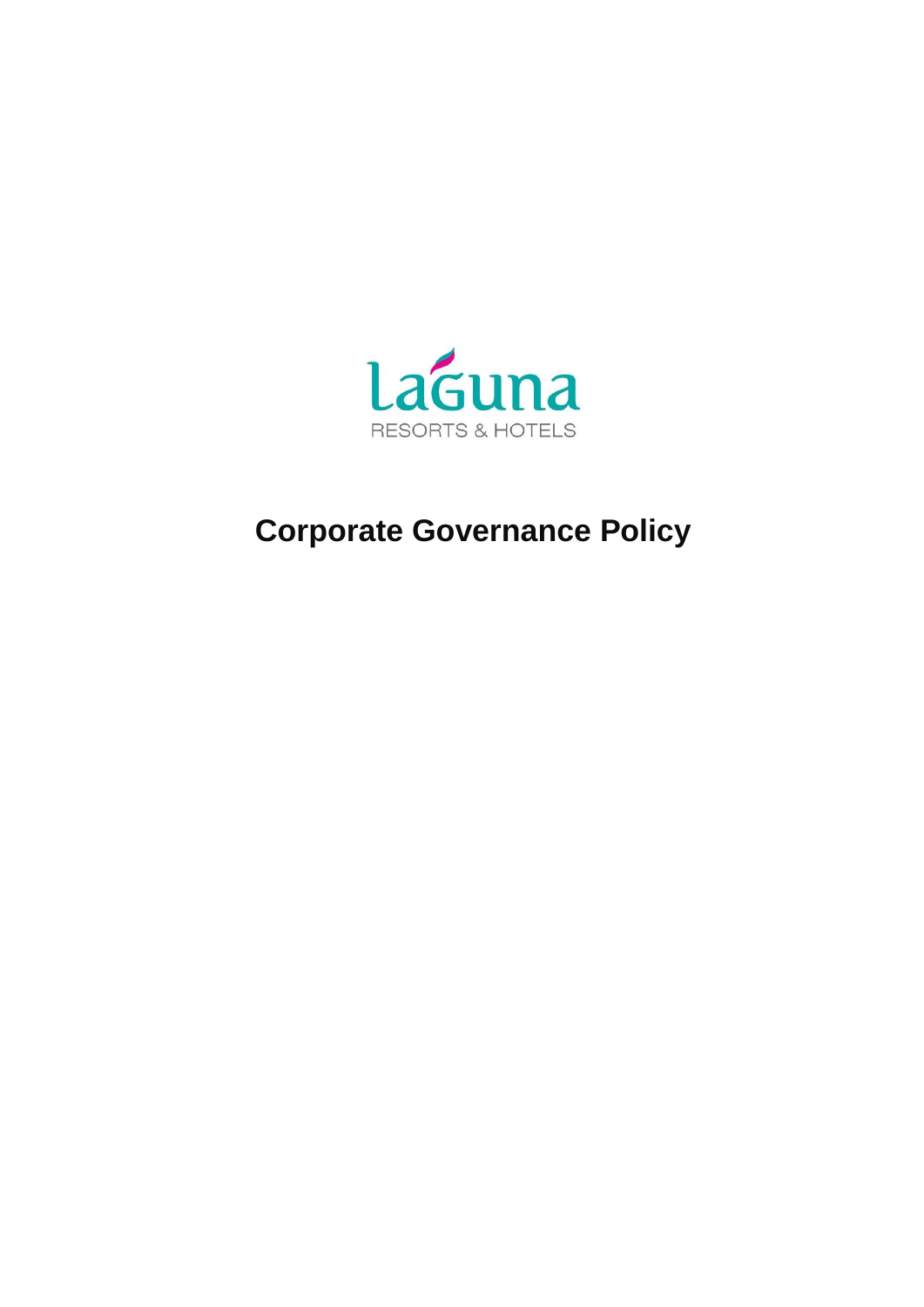# **Table of Content**

| <b>Corporate Governance Policy</b> |                                                |   |
|------------------------------------|------------------------------------------------|---|
| 1.                                 | <b>Rights of Shareholders</b>                  | 1 |
| 2.                                 | <b>Equal Treatment of Shareholders</b>         | 3 |
| 3.                                 | <b>Role of Stakeholders</b>                    | 6 |
| 4.                                 | <b>Information Disclosure and Transparency</b> | 6 |
| 5.                                 | <b>Board of Directors</b>                      |   |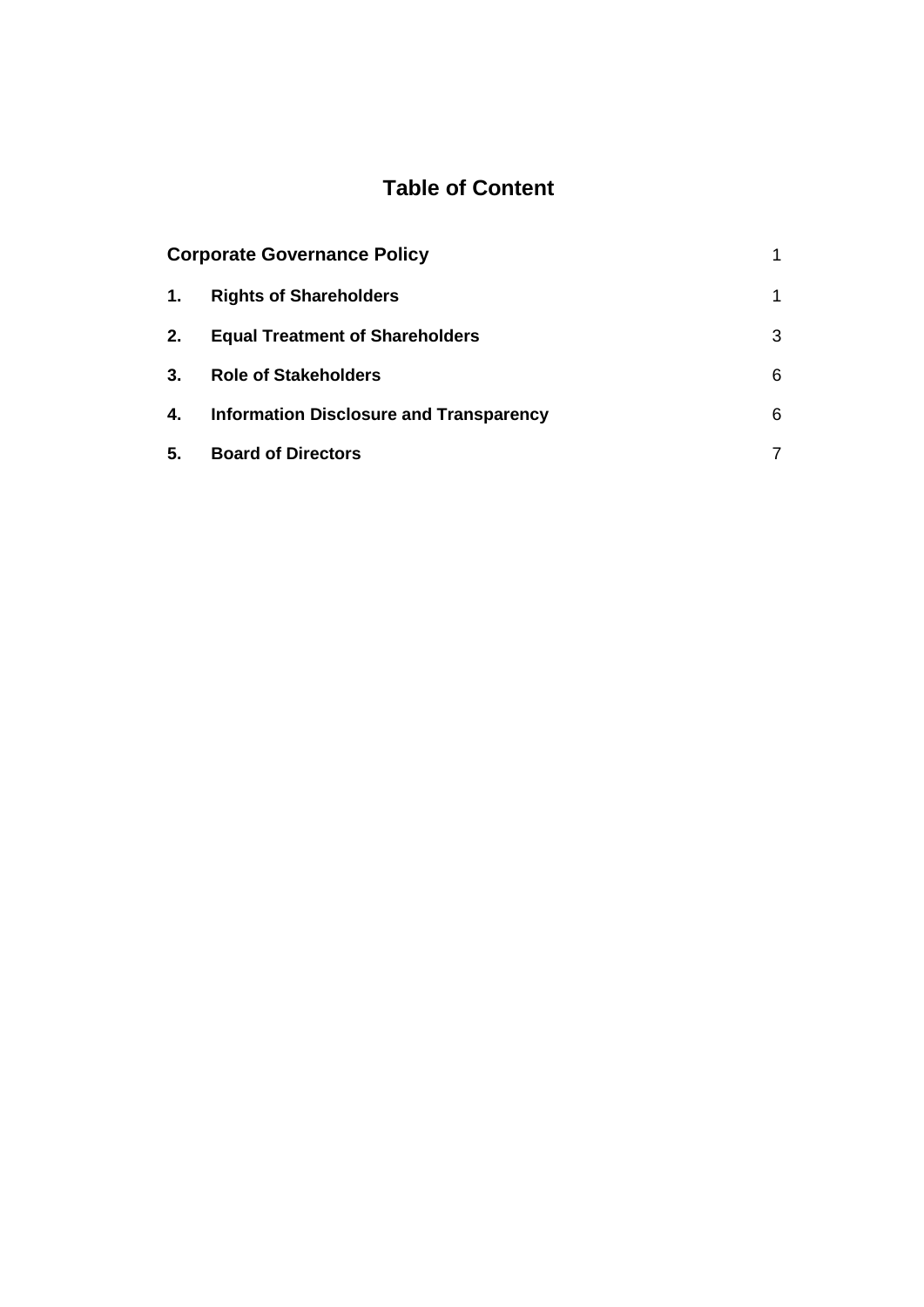

### **Corporate Governance Policy**

Laguna Resorts & Hotels Public Company Limited ("The Company") is committed to maintaining high standards of good corporate governance within the organization to protect and enhance long-term shareholder value. The principles of good corporate governance, in compliance with principles advocated by the SET, have been established and continuously developed in order to benefit its business to have good long-term performance and create value for sustainable business. The Company's Corporate Governance Policy covers the following principles.

#### **1. Rights of Shareholders**

Recognizing the importance of shareholders' rights, the Company refrains from committing any act that may violate or curtail the rights of the shareholders. Shareholders' basic rights include, but not limited to, the right to buy, sell, or transfer shares, to share in the profit of the Company, to obtain relevant and adequate information on the company in a timely manner and on a regular basis and to participate and vote in shareholder meetings on significant matters such as to elect or remove members of the board, appoint the external auditor, and make decisions on any transactions that affects the company, such as dividend payment, amendments to the company's articles of association or by-laws, capital increases or decreases, or the approval of extraordinary transactions. Shareholders are also given ample time to ask questions or give comments on matters that the Board of Directors presents or requests for approval at the shareholders' meetings.

- 1.1 All shareholders have the same basis and rights in the casting of votes at the meetings and the receipt of dividends when declared by the Company. These are calculated based on their respective shareholding in the Company.
- 1.2 At every shareholders' meeting, shareholders are given the right to approve important matters such as election of directors (shareholders can elect directors individually), directors' remuneration, appointment of auditors and dividend payment, etc.

Furthermore, any shareholders who arrive at the meeting after the meeting has commenced are still entitled to vote on the agenda items that are still under consideration and have not been voted upon.

1.3 The Company has a policy to facilitate and encourage all groups of shareholders including institutional shareholders to attend the Company's shareholders' meetings and are given an opportunity to propose agenda or send questions relating to the Company's business in advance through the distribution of a package containing the notice and meeting documents which include proxy forms to facilitate shareholders who are unable to attend a meeting in person, in English to foreign shareholders, selecting a meeting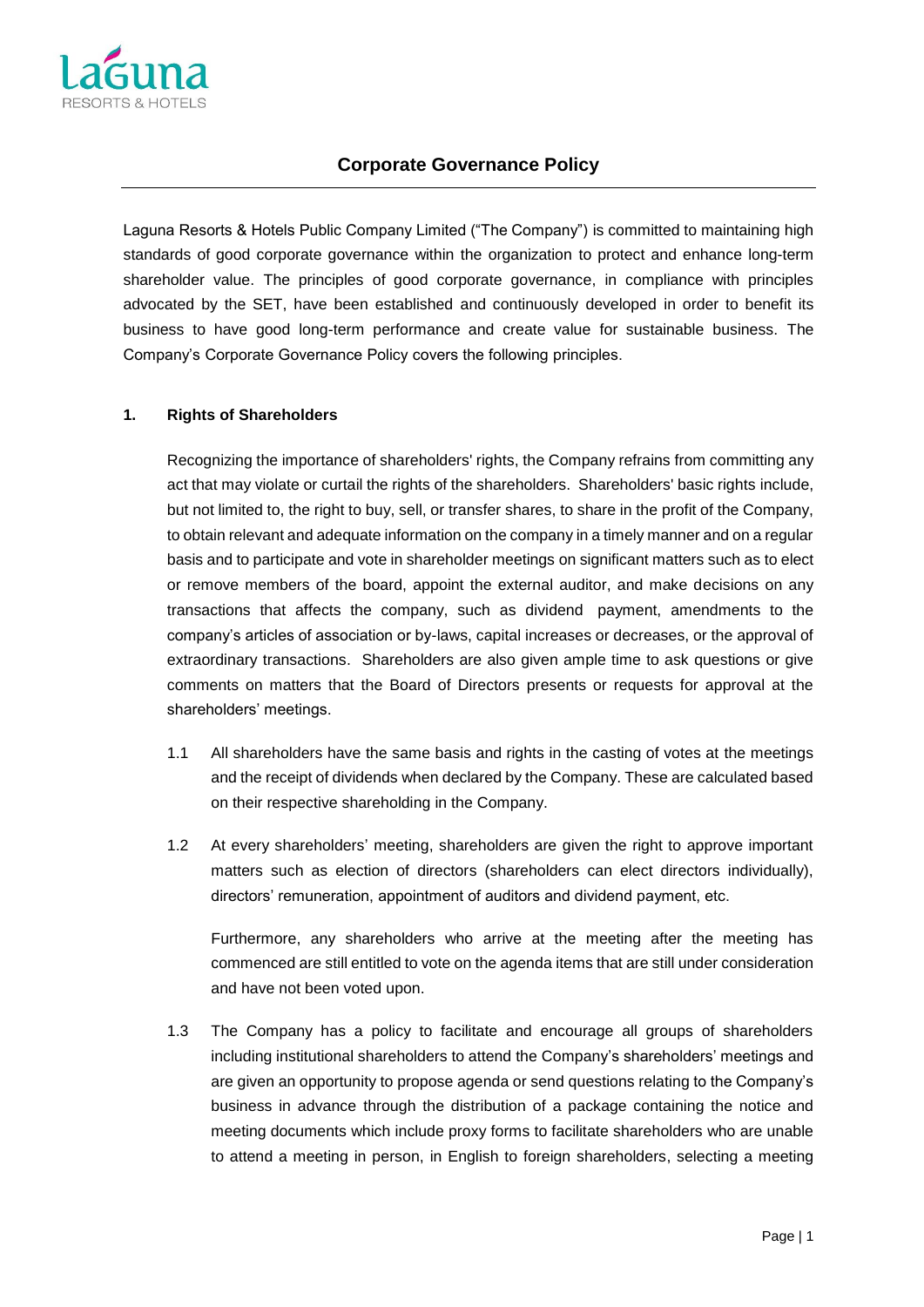

venue that is convenient for attendance, etc. In addition, the Company provides separate registration desks to facilitate institutional investors.

- 1.4 The Company invites shareholders to propose agenda items in advance of the Annual General Meeting by disclosing criteria and procedures through the channels of the SET and the Company's website [\(www.lagunaresorts.com\)](http://www.lagunaresorts.com/).
- 1.5 Through the Thailand Securities Depository Company Limited, the Company's share registrar, the Company sends out package containing the notice and agenda of the meeting to the shareholders at least 7 or 14 days prior to the meeting depending on the agenda as per specified regulations. The meeting documents include the facts and rationales and opinions of the Board as well as other information relating to the agenda items such as information on the persons nominated for election as directors, auditors' profiles, the part of the Company's Articles of Association that relates to the shareholders' meeting, map showing the venue of the shareholders' meeting, proxy forms, documents and evidence of entitlement to attend the meeting, etc. This is to enable the shareholders to prepare themselves for the meeting. In addition, except under force majeur circumstances, the notice of the shareholders' meeting is advertised in the newspaper and all information contained in the meeting documents will also be posted on the Company's website (www.lagunaresorts.com) at least 30 days prior to the meeting. Moreover, shareholders are always invited to register at least 1 hour before the meeting begins.

For convenience, transparency and accuracy of the registration, a barcode system is used for resgistration, and vote counting at the shareholders' meeting.

- 1.6 At every shareholders' meeting, all agenda items are clearly identified and particularized, objectives, and rationale and opinions of the Board are also presented in the meeting for consideration of the shareholders. The Chairman will conduct the meeting according to the sequence of the agenda and will not add any additional agenda items which are not indicated in advance in the notice unless there is a proposal to consider other matters other than those specified in the notice, in accordance with the law, from shareholders holding not less than one-third of the total number of shares issued.
- 1.7 Before the start of every shareholders' meeting, the Company Secretary will explain the voting methodology (voting rights, criteria and procedures on how to use voting slip and vote counting) to shareholders. In the interest of good corporate governance in regard to transparency, minority shareholders are also invited to witness vote counting of each agenda item. A team of legal counsels from a leading international law firm is appointed to verify the registration procedure before the Chairman of the meeting announces to the shareholders, the number of shareholders and proxy holders present at the meeting and the number of shares held by them. The legal counsels also verify the vote counting procedure in respect of each agenda item before the votes are announced as resolution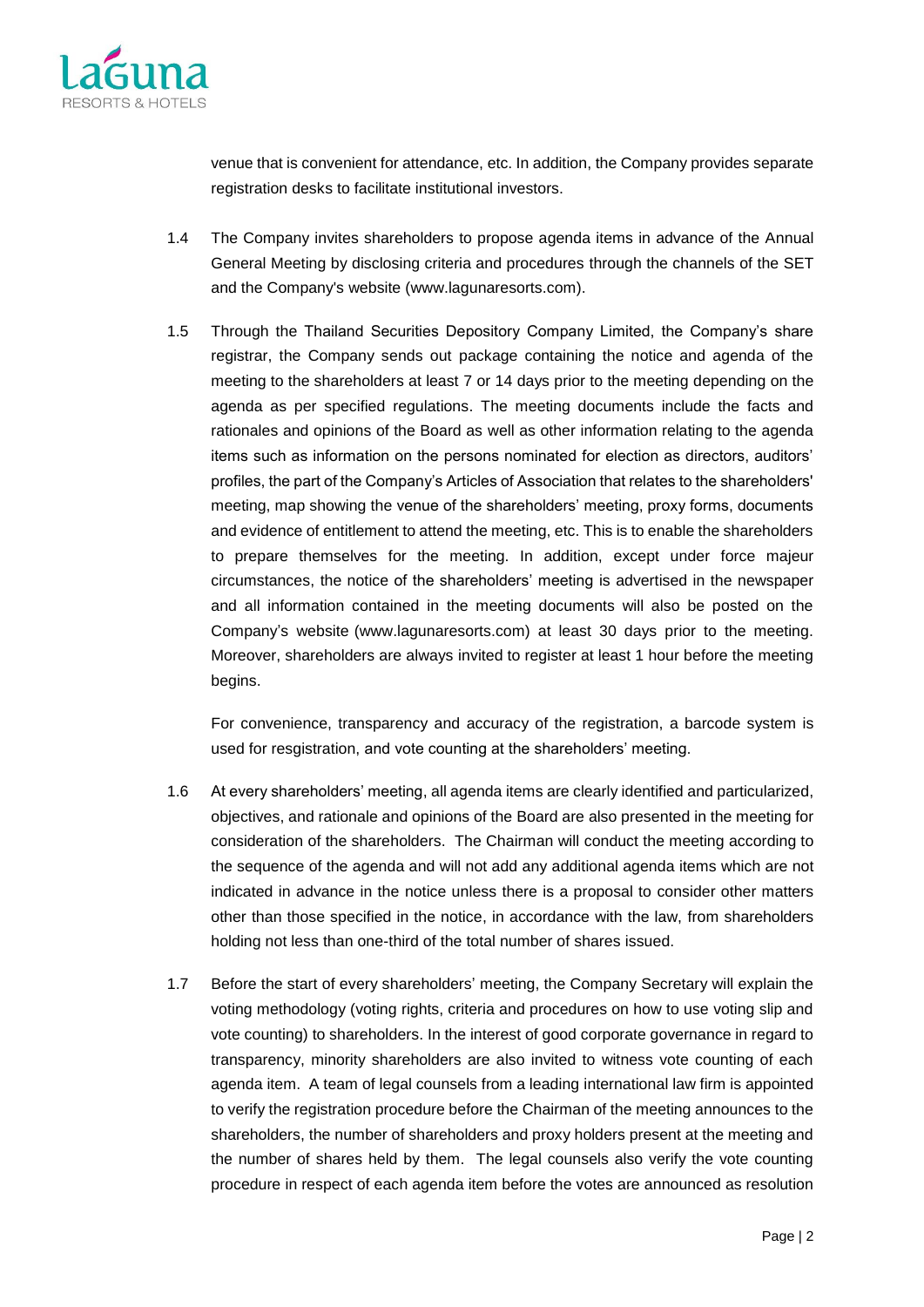

of the shareholders' meeting. Shareholders may verify the detailed results of the vote of each agenda item at the end of each meeting. The same results and a summary of questions from shareholders and answers will also be included in the minutes of the meeting which are accurately and completely documented in all material aspects and will be sent out to all shareholders for their review prior to the following meeting.

- 1.8 The Company's policy in conducting shareholders' meetings is not only to meet all legal requirements but to also provide a platform and opportunity for shareholders to communicate their views and ask the directors and management questions regarding matters affecting the Company. The Chairman allocates sufficient time for the meeting and conducts the meeting in an appropriate and transparent manner. During the meeting, shareholders are allowed to give comments and ask questions before the resolution on each agenda item. In addition, shareholders who have any questions that require the Company's clarification during the meeting may send their questions in advance to Investor Relations at "ir@lagunaresorts.com" or by way of facsimile.
- 1.9 Apart from the external auditor who will attend the Annual General Meeting, the Chairman of the Board, the Chairman of the Audit, Risk and Corporate Governance Committee and the Chairman of the Nomination and Remuneration Committee, and all of the Company's directors will endeavor to be present at the shareholders' meeting in order to assist the Board in addressing queries raised by the shareholders. The Company also invites its legal counsels from a leading international law firm to attend the meeting in case there are any legal questions that requires clarification during the meeting. Furthermore, the Company provides a professional translator to be present at the meeting to assist shareholders and the Board to communicate more effectively in English and Thai.
- 1.10 The Company gives an opportunity for shareholders to freely communicate with each other without creating any barriers and also provides convenient access to relevant news and information via the Company's website [\(www.lagunaresorts.com\)](http://www.lagunaresorts.com/) for shareholders to receive adequate important information such as the resolutions of the Company's Board of Directors on important matters, resolutions of the shareholders' meetings, financial information, information which may affect the Company's share price, Annual Report, etc.

#### **2. Equal Treatment of Shareholders**

The Company recognizes its duty to ensure equal treatment of shareholders by complying with all relevant laws and regulations as follows:

2.1 With regard to voting at the shareholders' meeting, shareholders shall have votes equal to the number of ordinary shares held by each of them, which means one ordinary share is entitled to one vote. The Company has only ordinary shares.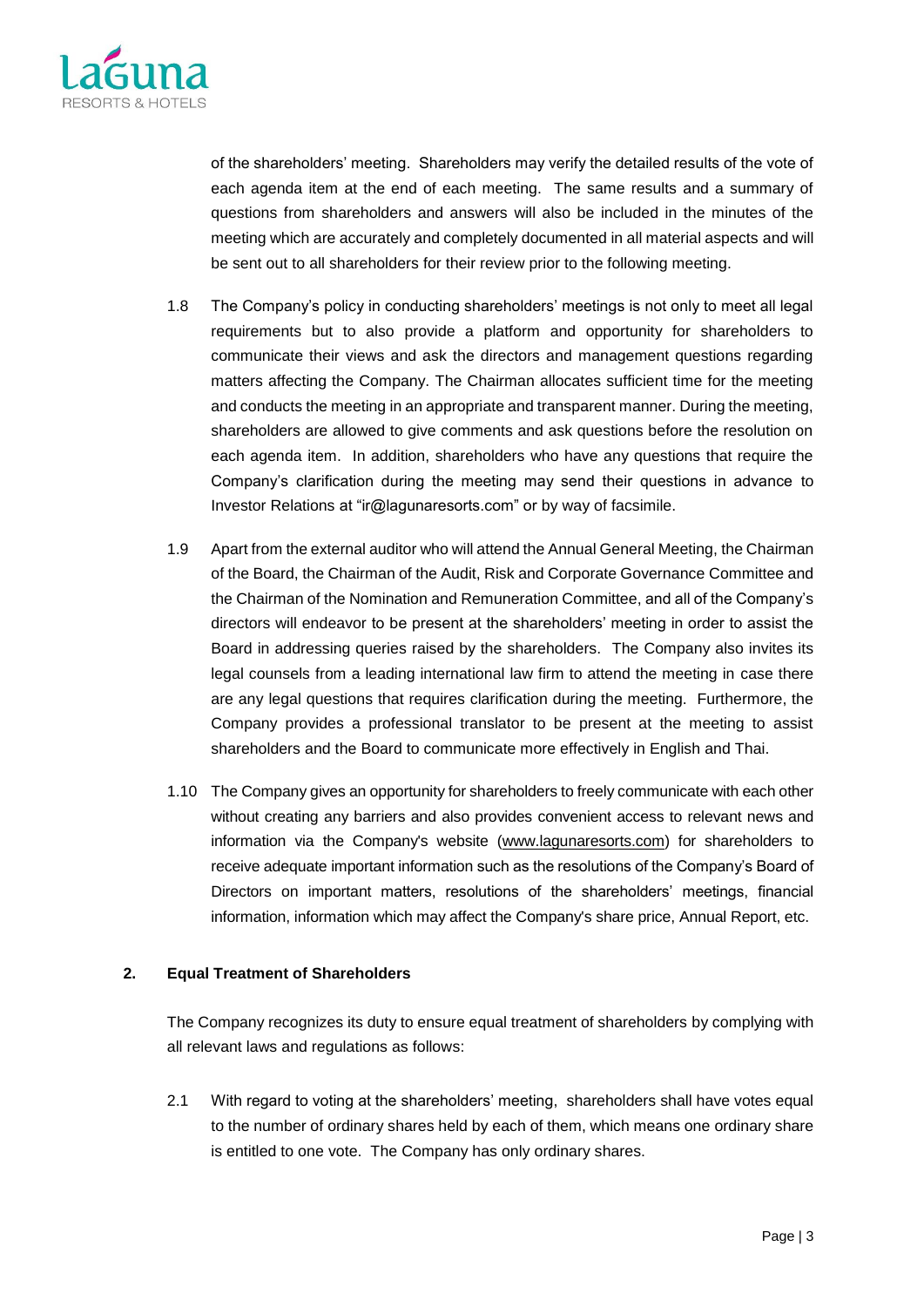

- 2.2 For shareholders who are unable to attend a meeting in person, the Company provides the opportunity for such shareholders to appoint another person as proxy to attend the meeting on their behalf by using a proxy form B sent by the Company. Proxy form B is one of the forms prescribed by the Ministry of Commerce which allow shareholders to make voting directions. Moreover, the Company provides an opportunity for shareholders to appoint the Company's independent director as proxy to undertake proxy voting on behalf of shareholders who are unable to attend the meeting. The name of the independent director is provided in the proxy forms, together with the profile of that independent director who has been given proxy to vote on behalf of shareholders who are unable to attend the meeting, all of which are attached as part of the meeting documents.
- 2.3 Directors and management of the Company have to file a report on change in their holding of the Company's securities and derivatives to the SEC within the prescribed period in accordance with the Securities and Exchange Act. The securities and derivatives holding report is included in the agenda items of the Board meeting for the Board's acknowledgment once every 3 months.
- 2.4 The Company has formulated Corporate Goverance Policy and Code of Corporate Conduct to provide guidelines for the Board, senior management and employees of all levels to comply with. The statement includes the prohibition on the improper use of insider information for personal benefit or to benefit others. Additionally, the Board approved a policy on dealing in securities of the Company which prohibits the dealing in the Company's shares while in possession of unpublished confidential and pricesensitive information during the "Embargo Period."
- 2.5 The Company provides opportunity for a shareholder or shareholders who hold shares of the Company representing at least 5 percent of the total voting rights of the Company to have the rights to propose an AGM agenda item in advance within 30 days prior to the end of the accounting period. The Audit, Risk and Corporate Governance Committee shall review the proposed agenda item and express its opinion to the Board of Directors for consideration. The proposed agenda item deemed to qualify by the Board of Directors shall be included in the AGM agenda. In the event that the proposed agenda item deemed not to qualify by the Board of Directors, it shall be announced with reasons at the AGM.

The Company provides channels for minority shareholders to make suggestions, express their opinions or make a complaint by sending the original duly signed statement together with supporting evidence to the Company Secretary by registered mail to the Company's address or by phone +66 2677 4455.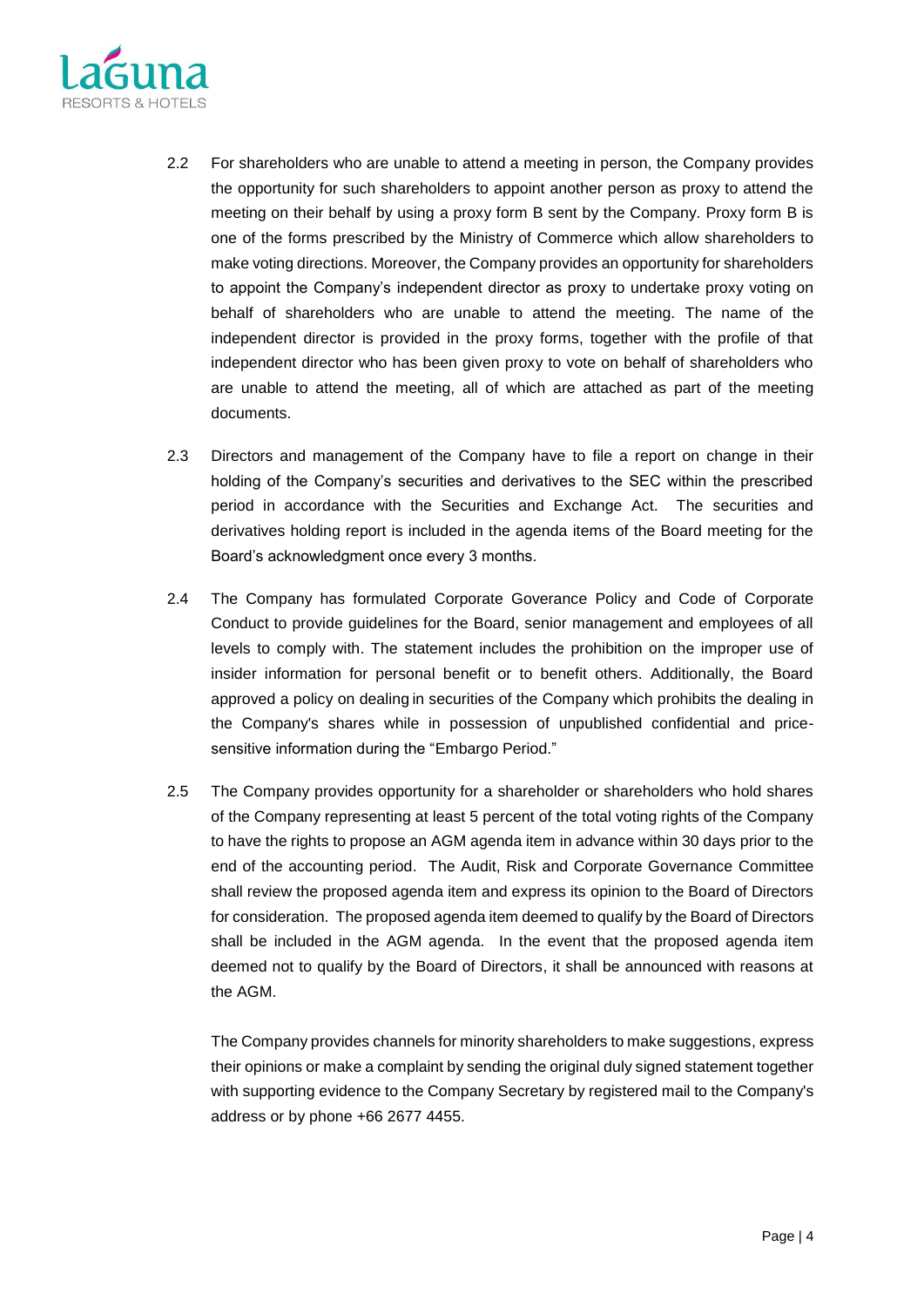

#### 2.6 **Supervision on the Use of Inside Information**

Adhering to high standards of best corporate governance practice, the Company has a statement of Code of Corporate Conduct to guide its Board of Directors, senior management and all ranks and file employees in the use of inside information for the purpose of preserving the interest of all stakeholders of the Company.

In addition, in order to prevent the misuse of confidential and price-sensitive corporate information, the Board of Directors of the Company approved the policy on dealing in securities of the Company which prohibits any directors, management and employees, regardless of rank, from disclosing or using such confidential and price-sensitive corporate information. Employees are prohibited to trade in the Company's shares for personal gain or for any other reason not in the Company's interest or dealing in the Company's securities while in possession of unpublished confidential and price-sensitive information during the "embargo period" which is defined as 1 month before and up to the date of announcement of the financial results. The policy and reminder of the embargo period is communicated to directors, management and employees on an annual and quarterly basis to strictly comply with this policy. Confidential and price-sensitive information is also restricted to only directors, management and those officers who have direct responsibility over such matters. Any violation of this policy shall be subject to disciplinary actions under the working regulation. Additionally, the Company monitors the trading of the Company's securities by its directors and senior management who are required to report to the Board of Directors on a quarterly basis on the holding of the Company's securities and in accordance with the rules of the Securities and Exchange Commission.

In addition, the Board of directors shall monitor all required actions in accordance with relevant measures. Any change of securities and derivatives holding of directors and management shall be reported in the Board of Drectors' Meeting and disclosed in the annual report.

#### 2.7 **Preventing conflicts of interest**

The Board has established policies and measures regarding conflicts of interest as follows:

- a. Shareholding structures of the Company and its subsidiaries shall be disclosed in the Annual report and Annual Registration Statement (Form 56-1) for transparency.
- b. Each of the directors and management shall file with the Company a report covering his/her interest or his/her related persons' interests in relation to management of the Company and its subsidiaries, and update and file with the Company should there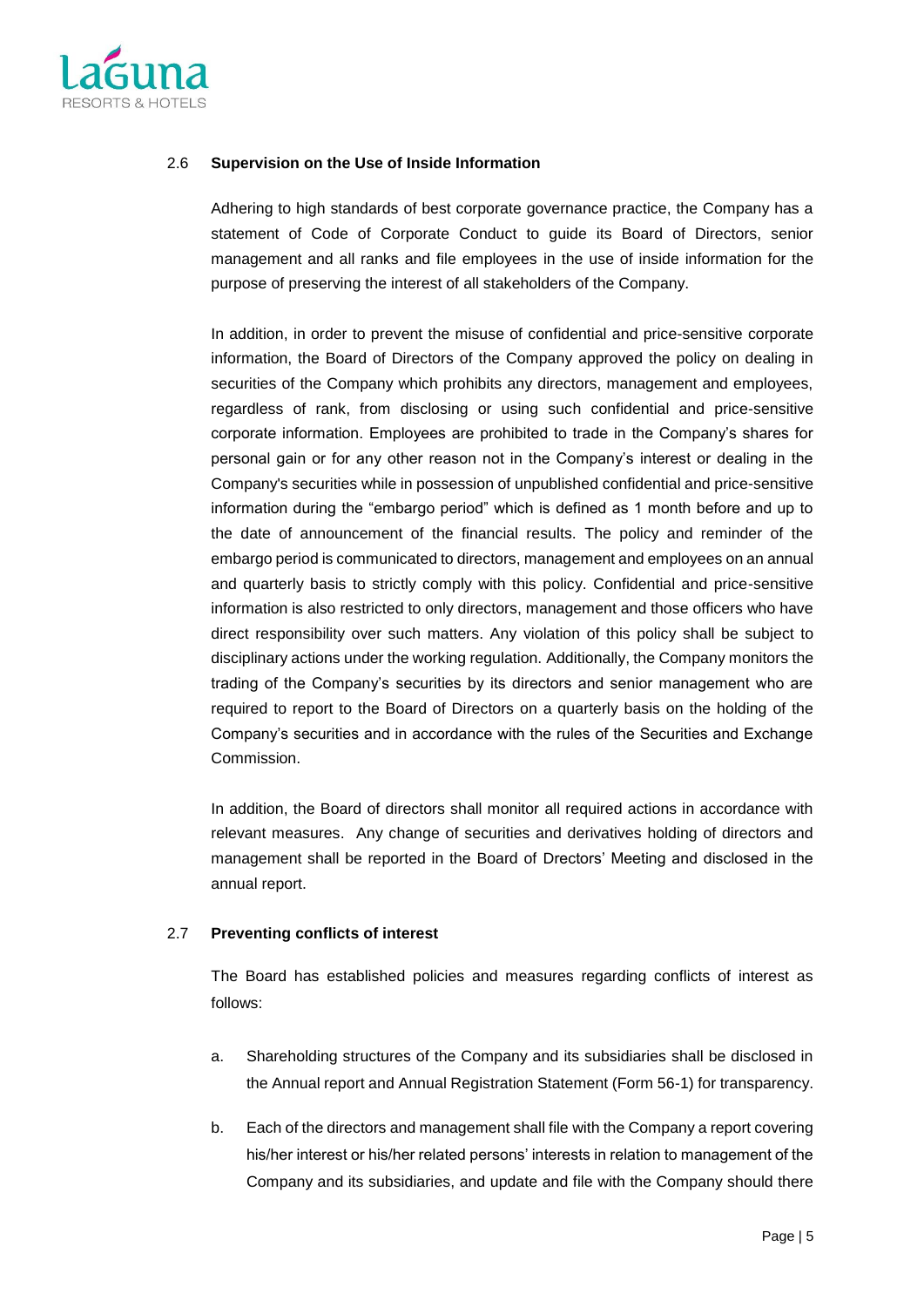

be any change in the report. The Company Secretary shall deliver a copy of such report to the Chairman and the Chairman of the Audit, Risk and Corporate Governance Committee within 7 days upon receipt of the report.

- c. Any directors or management who has an interest in, or is related to, any transaction between the Company and an interested or related person will not participate and abstain from voting in the decision-making process involving such transaction to ensure that the Board and management make decisions in a fair manner for the utmost benefit of the shareholders. The Company shall disclose the details and reasonableness of transaction to shareholders prior to dealing with any transaction in case such transaction requires approval from shareholders and strictly follows the procedures on such transaction in accordance with the notification of the Capital Market Supervisory Board and related laws.
- d. The Company has established the policy on dealing in securities of the Company which prohibits any directors, management and employees, regardless of rank, from disclosing or using such confidential and price-sensitive information for their personal gain or for any other reason not in the Company's interest. Any violation of this policy shall be subject to disciplinary actions.

#### **3. Role of Stakeholders**

The Company pays close attention to the importance of the roles and rights of all groups of stakeholders by ensuring that they are treated properly, equitably and fairly. The Company believes that maintaining good relationships with all groups of stakeholders is important. The Company has established various guidelines for each stakeholder, details of which are shown in the Code of Corporate Conduct

#### **4. Information Disclosure and Transparency**

The Company's emphasis on the disclosure of accurate and complete information in a transparent and timely manner both in Thai and English in accordance with law and relevant rules and regulations of the SEC and the SET as well as good corporate governance through the channels of the SET and the Company's website [\(www.lagunaresorts.com\)](http://www.lagunaresorts.com/)

Individual investors, shareholders, stock analysts and state agencies may contact the Company through the Company Secretary at telephone number 66 (0) 2677 4455 or at "*ir@lagunaresorts.com*" or by registered mail to the Company's address.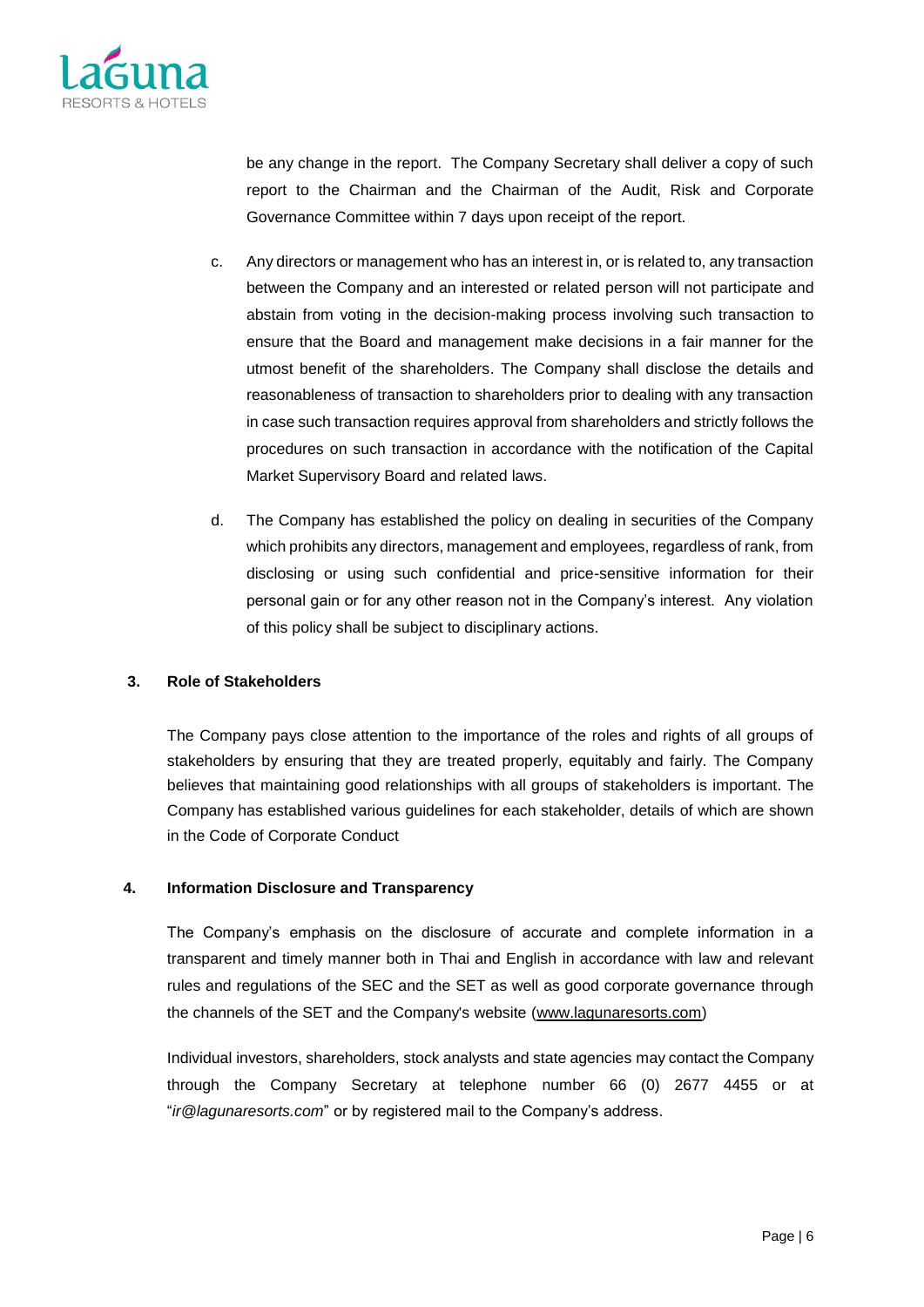

#### **5. Board of Directors**

#### **5.1 Composition of the Board of Directors and the sub-committees**

The Board of Directors consists of members in the number that is suitable for the size and business strategy of the Company but shall be no less than 5 members. At least onethird (1/3) of the members shall be independent directors and in any case, the independent directors shall not be less than 3 members. The Board of Directors has appointed sub-committees to supervise and monitor the business operations in accordance with the principles of good corporate governance, i.e., the Audit, Risk and Corporate Governance Committee and the Nomination and Remuneration Committee. The Audit, Risk and Corporate Governance Committee shall entirely consist of independent directors and shall comprise of not less than 3 members whereas at least one member shall have adequate expertise and experience to review the creditability of the financial reports. The Nomination and Remuneration Committee shall entirely consist of independent directors and shall comprise of not less than 3 members.

The Company's policy to fix the term of office of directors is under Article 14 of the Company's Articles of Association which stipulates that at each annual general meeting, one-third of directors shall retire from office. If the number of directors is not a multiple of three, then the number of directors nearest to one-third shall retire from office. Retiring directors in the first and second years following the registration of the Company shall be drawn by lots. In subsequent years, the director who has held office the longest shall retire. Retiring directors would be eligible for re-election.

#### • **Terms of Directorship**

The term of office of a director of the Board shall be 3 years. A director of the Board who vacates his/her office by rotation may be re-appointed by the annual general meeting.

The term of office of a member of the sub-committee shall be 2 years. A member of the sub-committee who vacates his/her office by rotation may be reappointed.

#### • **Definition of "Independent Director"**

The definition of the Company's independent directors, approved by the Board, is the persons who have all necessary qualifications and independence in accordance with the criteria set by the Company which is more stringent than the criteria prescribed by the Capital Market Supervisory Board as follows: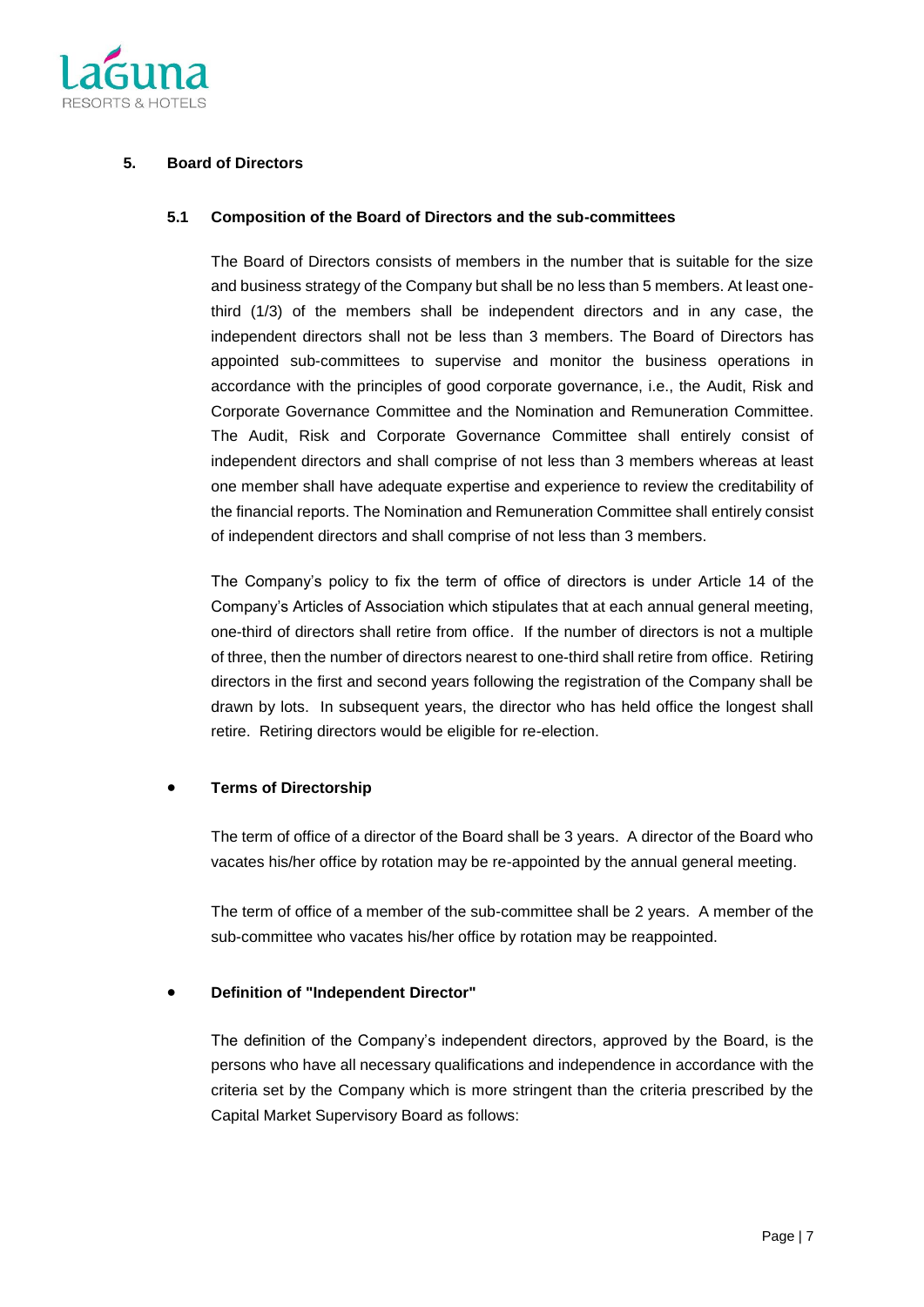

- (1) holding not exceeding 0.75 percent of the total voting shares of the Company, its parent company, subsidiary, associate company, major shareholder or controlling person, including shares held by the connected persons of such independent director;
- (2) neither being nor having been an executive director, employee, staff, advisor who receives salary or the controlling person of the Company, its parent company, subsidiary, associate company, same-level subsidiary, major shareholder or controlling person, unless the foregoing status has ended not less than two years prior to the date of appointment. Such prohibited characteristics shall exclude the case where an independent director used to be a government official or advisor of a governmental agency, which is a major shareholder or the controlling person of the Company;
- (3) not being a person who is related by blood or registration under laws, such as father, mother, spouse, sibling and child, including spouse of child, other directors, executives, major shareholders, controlling person or person to be nominated as director, executive or controlling person of the Company or its subsidiary;
- (4) not having or having had a business relationship with the Company, its parent company, subsidiary, associate company, major shareholder or controlling person in a manner that may interfere with his/her independent judgment, and neither being nor having been a significant shareholder or the controlling person of any person having a business relationship with the Company, its parent company, subsidiary, associate company, major shareholder or controlling person, unless the foregoing relationships has ended not less than two years prior to the date of appointment.

The term of 'business relationship' aforementioned under paragraph one includes any normal business transaction, rental or lease of immovable property, transactions relating to assets or services or grant or receipt of financial assistance through receiving or extending loan, guarantee, providing assets as collateral, and any other similar actions, which result in the Company or his/her counterparty being subject to indebtedness payable to the other party in the amount of three percent or more of the net tangible assets of the Company or twenty million baht or more, whichever amount is lower. The amount of such indebtedness shall be in accordance with the method for calculating the value of connected party transactions under the Notification of the Capital Market Supervisory Board governing rules on connected transactions mutatis mutandis. The combination of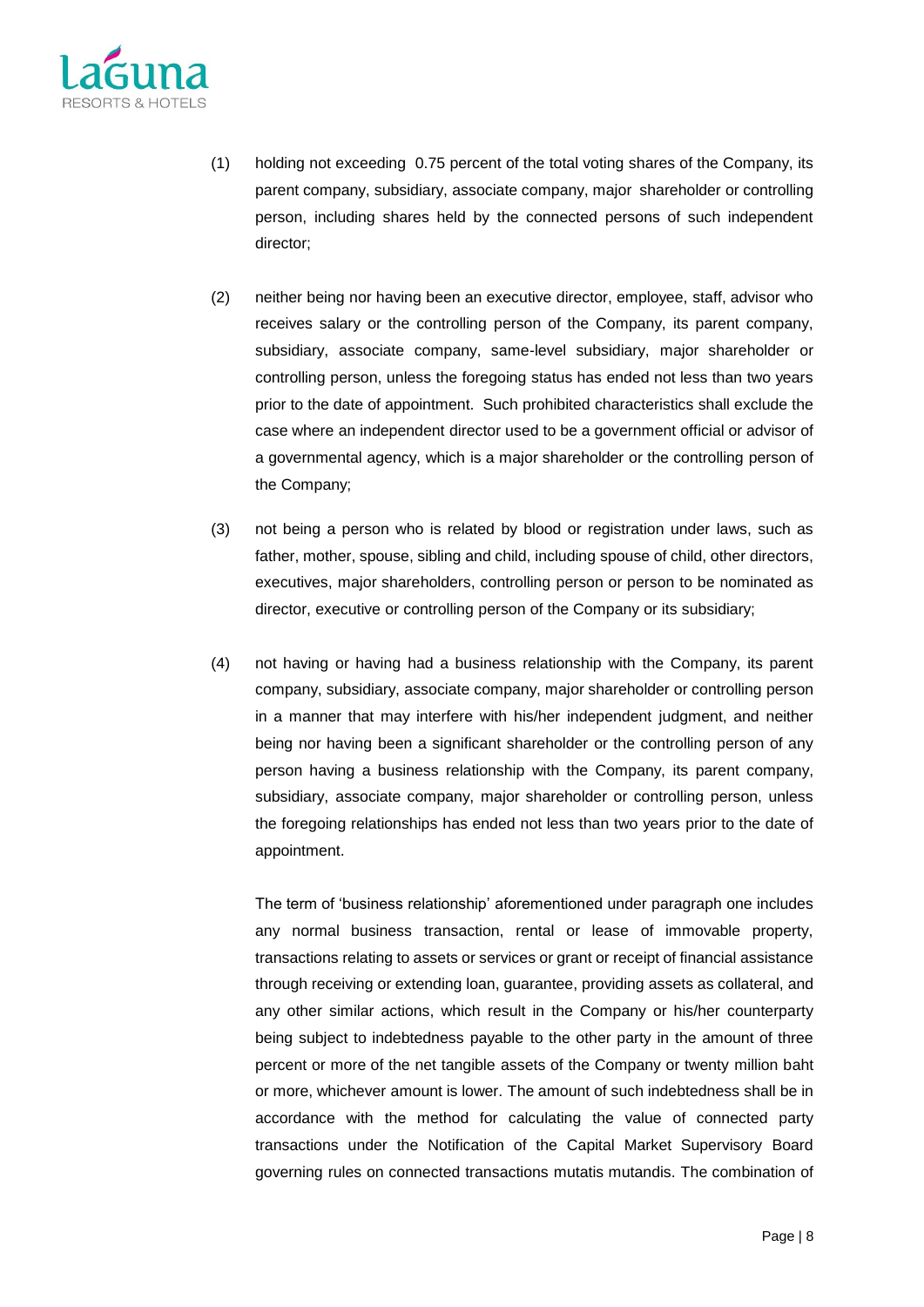

such indebtedness shall include the indebtedness taking place during the course of one year prior to the date on which the business relationship with the person commences;

- (5) neither being nor having been an auditor of the Company, its parent company, subsidiary, associate company, major shareholder, or controlling person, and not being a significant shareholder, controlling person, or partner of the audit firm which employs the auditor of the Company, its parent company, subsidiary, associate company, major shareholder, or controlling person, unless the foregoing relationship has ended not less than two years prior to the date of appointment;
- (6) neither being nor having been any professional advisor including legal advisor or financial advisor being paid with a service fee of more than two million baht per year by the Company, its parent company, subsidiary, associated company, majority shareholder, or controlling person, and not being a significant shareholder, controlling person, or partner of the professional advisor, unless the foregoing relationship has ended for not less than two years prior to the date of the appointment;
- (7) not being a director who is appointed as the representative of the Company's directors, major shareholder, or shareholder who is a connected person of the Company's major shareholder;
- (8) not operate any business which has the same nature as and is in significant competition with the business of the Company or its subsidiary, or not being a principal partner in any partnership, or not being an executive director, employee, staff, advisor earning regular monthly salary, or not holding shares exceeding one percent of the total number of voting rights of any other company operating business which has the same nature as and is in significant competition with the business of the Company or its subsidiary;
- (9) not having any other characteristics which make him/her incapable of expressing independent opinions with regard to the Company's business affairs.

After having been appointed as an independent director with the qualifications complying with the criteria under (1) to (9) of the first paragraph, the independent director may be assigned by the board of directors to take part in the business decision of the Company, its parent company, subsidiary, associate company, same-level subsidiary, major shareholder or controlling person, providing that such decision shall be in the form of collective decision.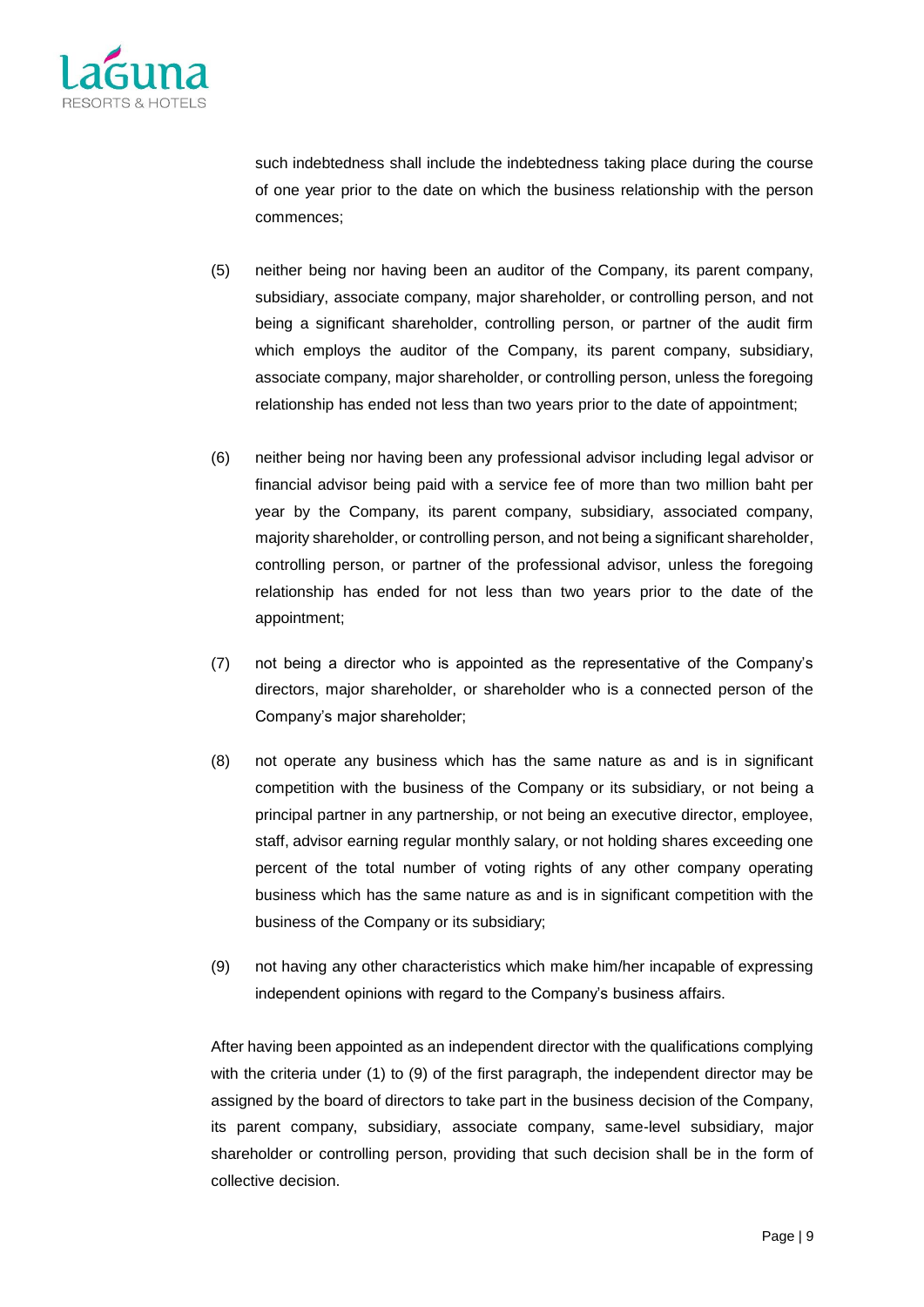

#### **5.2 Role, Duty and Responsibility**

#### • **Duties of the Board of Directors**

The Board's primary functions are to set the Company's policy and overall strategy for the Group and to provide effective oversight on the management of the Group's business and affairs. Apart from its statutory duties, the responsibilities of the Board include:

- 1. Overseeing the Company in managing the business for the benefits of shareholders by observing the following four practices:
	- 1.1 Performing its duties with responsibility and all due circumspection and caution (Duty of Care).
	- 1.2 Performing its duties with faithfulness and honesty (Duty of Loyalty).
	- 1.3 Performing its duties in compliance with laws, objectives, Articles of Association, the resolutions of the Board of Directors and the resolutions of Shareholders' Meetings (Duty of Obedience).
	- 1.4 Disclosing information to shareholders accurately, completely, and transparently with verification and timeliness (Duty of Disclosure).
- 2. Defining objectives that promote sustainable value creation and governance outcomes as a framework for the operations of the Company.
- 3. Formulating and approving the Company's vision, mission, broad policies, strategies and financial objectives for business operation and reviewing them to be consistent with any change in business situation.
- 4. Monitoring and approving the Company's key operational initiatives, annual budget, major investment, and funding decisions;
- 5. Determining and reviewing the board structure, in terms of size, composition, and the proper proportion of independent directors so as to ensure its leadership role in achieving the Company's objectives.
- 6. Ensuring that the policy and procedures for the nomination and selection of directors are clear and transparent resulting in the desired composition of the board.
- 7. Ensuring that all directors are properly accountable for their duties and responsibilities, and allocate sufficient time to discharge their duties and responsibilities effectively.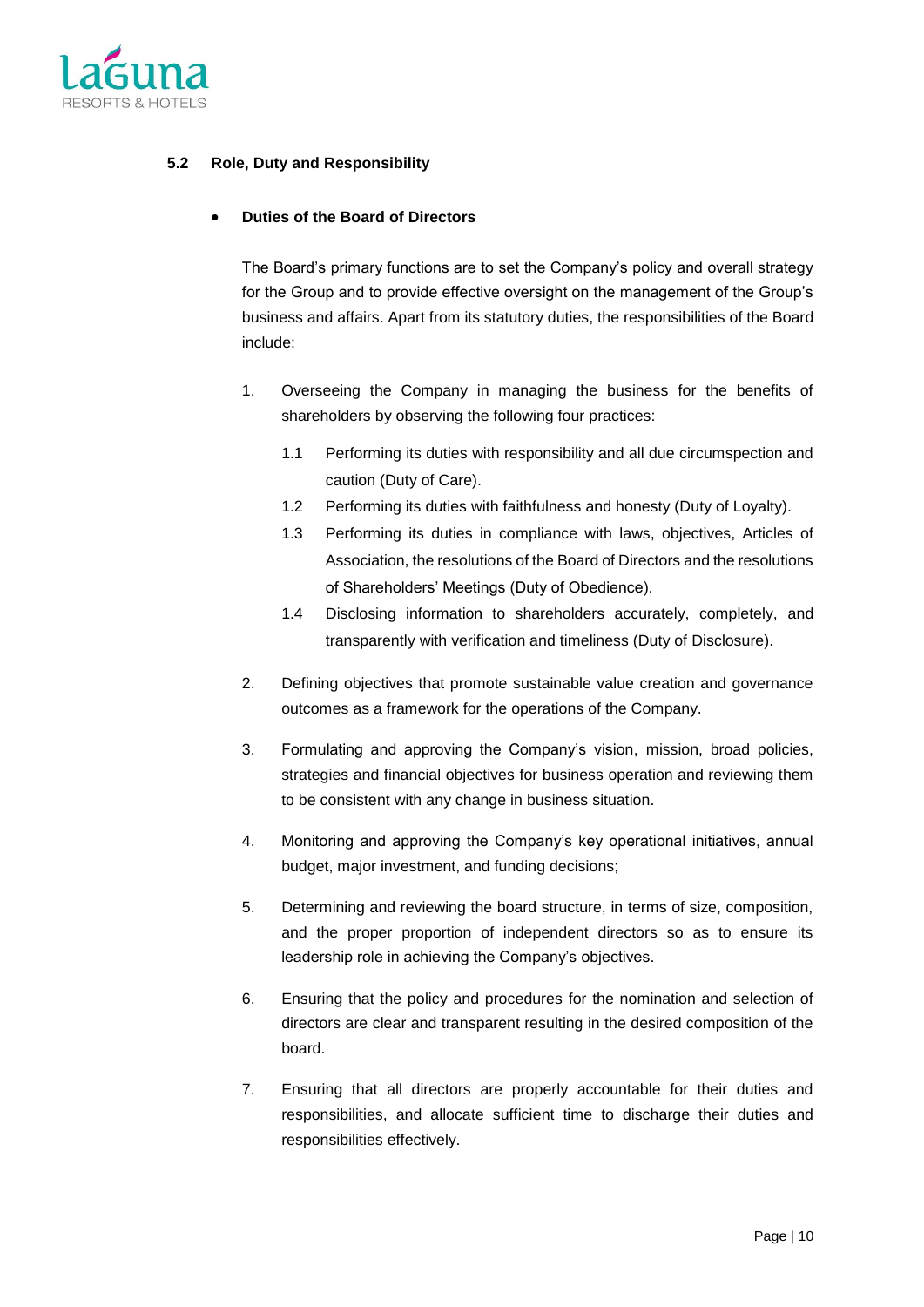

- 8. Ensuring that directors understand the roles and responsibilities, the nature of the business, the Company's operations, relevant laws and are consistently given support to enhance their skills and knowledge necessary to carry out their roles on the board and board committees.
- 9. Ensuring that an appropriate director compensation structure and performance evaluation are in place.
- 10. Considering the appointment of the Chief Executive Officer as proposed by the Nomination and Remuneration Committee, and to carry out performance assessment of and to determine remuneration for the Chief Executive Officer.
- 11. Ensuring that the Company has effective human resources management and development programs to ensure that the Company has adequate staffing and appropriately knowledgeable, skilled, and experienced employees and staff.
- 12. Prioritizing and promoting innovation that creates value for business together with benefits for its customers, other stakeholders, society and the environment in support of sustainable growth of the Company.
- 13. Encouraging management to adopt responsible operations towards society and the environment and incorporate them into the Company's operational plan in order to ensure that every department and function in the Company adopts the Company's objectives, goals, and strategies, applying high ethical, environmental and social standards.
- 14. Establishing a framework for governance of enterprise IT that is aligned with the Company's business needs and priorities, stimulates business opportunities and performance, strengthens risk management, and supports the Company's objectives.
- 15. Ensuring that the Company has effective and appropriate risk management and internal control systems that are aligned with the Company's objectives, goals and strategies and comply with applicable laws and standards.
- 16. Monitoring and managing conflicts of interest that might occur between the Company, management, directors, and shareholders. The board should also prevent the inappropriate use of corporate assets, information, and opportunities, including preventing inappropriate transactions with related parties.
- 17. Establishing a clear anti-corruption policy, relevant policies and practices, and disseminating to the Company's stakeholders for proper implementations.
- 18. Establishing a mechanism for handling complaints and whistleblowing.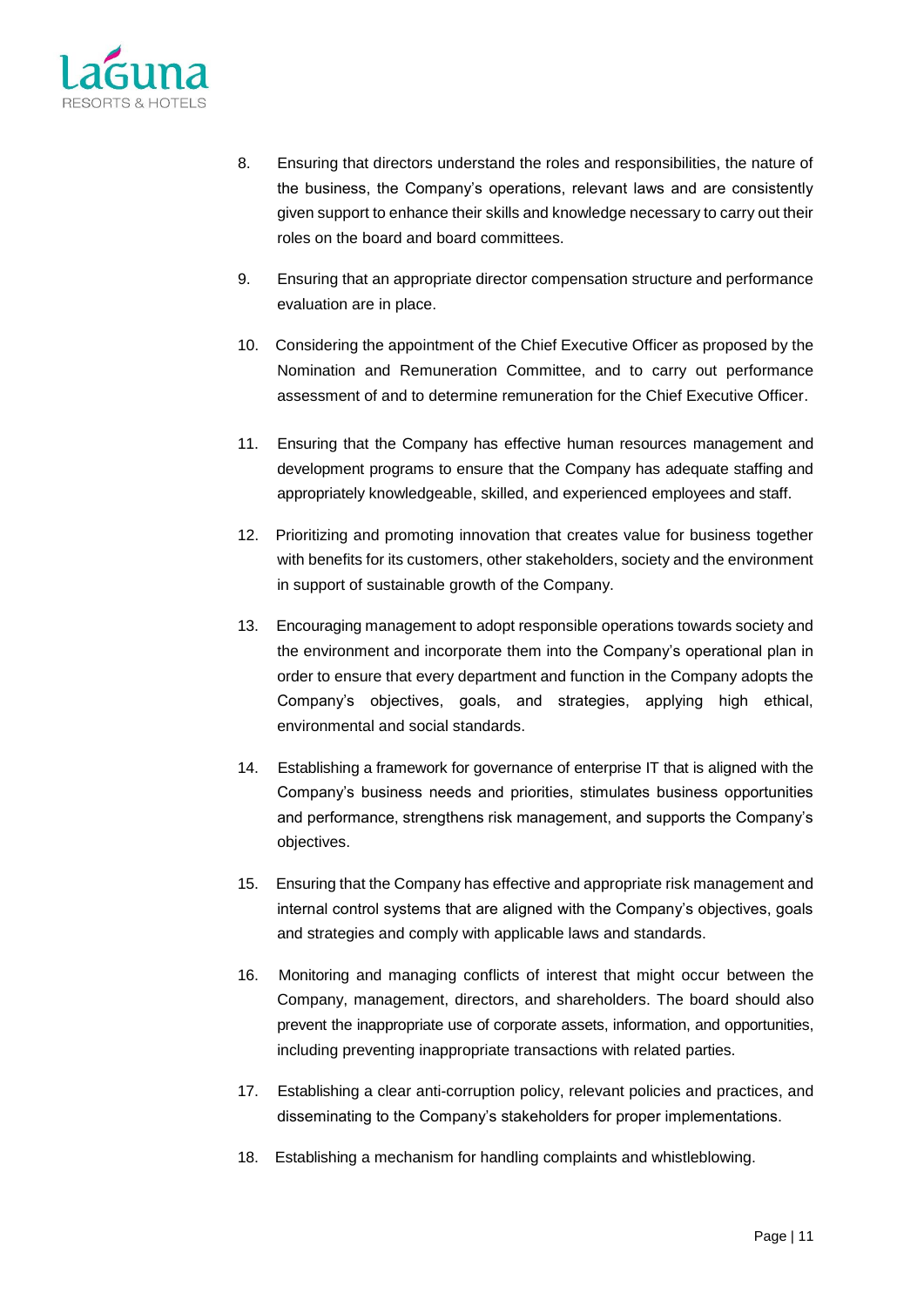

- 19. Prioritizing and ensuring the integrity of the Company's financial reporting system and that timely and accurate disclosure of all material information regarding the Company is made consistent with applicable requirements.
- 20. Monitoring the financial liquidity and solvency of the Company and ensuring that risks to the financial position of the Company or financial difficulties are promptly identified, managed and mitigated and that the Company's governance framework provides for the consideration of stakeholder rights.

These functions are either carried out directly by the Board or through sub-committees established by the Board, principally the Audit, Risk and Corporate Governance Committee and Nomination and Remuneration Committee. The delegation of authority by the Board to sub-committees enables the Board to achieve operational efficiency by empowering these sub-committees to decide on matters within certain limits of authority and yet maintain control over major policies and decisions.

#### • **Role of the Chairman of the Board**

The Chairman of the Board is responsible for leading the Board with the following duties and responsibilities:

- 1. Summoning meeting for Board and presiding over the meeting. In making a decision, the Chairman has a deciding or casting vote in the event of tied votes.
- 2. Setting Board meeting agenda in consultation with the Chief Executive Officer / Managing Director, Chairman of the Audit, Risk and Corporate Governance Committee and Chairman of the Nomination and Remuneration Committee and ensuring that Board members receive accurate, complete, timely and clear information prior to the meeting in order to assist their decision making process.
- 3. Conducting the Board meeting according to the agenda, relevant laws and good corporate governance, allocating sufficient time and encouraging all directors to participate in the discussion, exercise their discretion prudently and express their opinions freely.
- 4. Overseeing and ensuring that the Board of Directors and the Sub-Committees effectively carry out their duties to achieve the Company's objectives.
- 5. Promoting constructive relations between executive and non-executive directors, and between the Board and the management.
- 6. Ensure that all directors contribute to the Company's ethical culture and good corporate governance.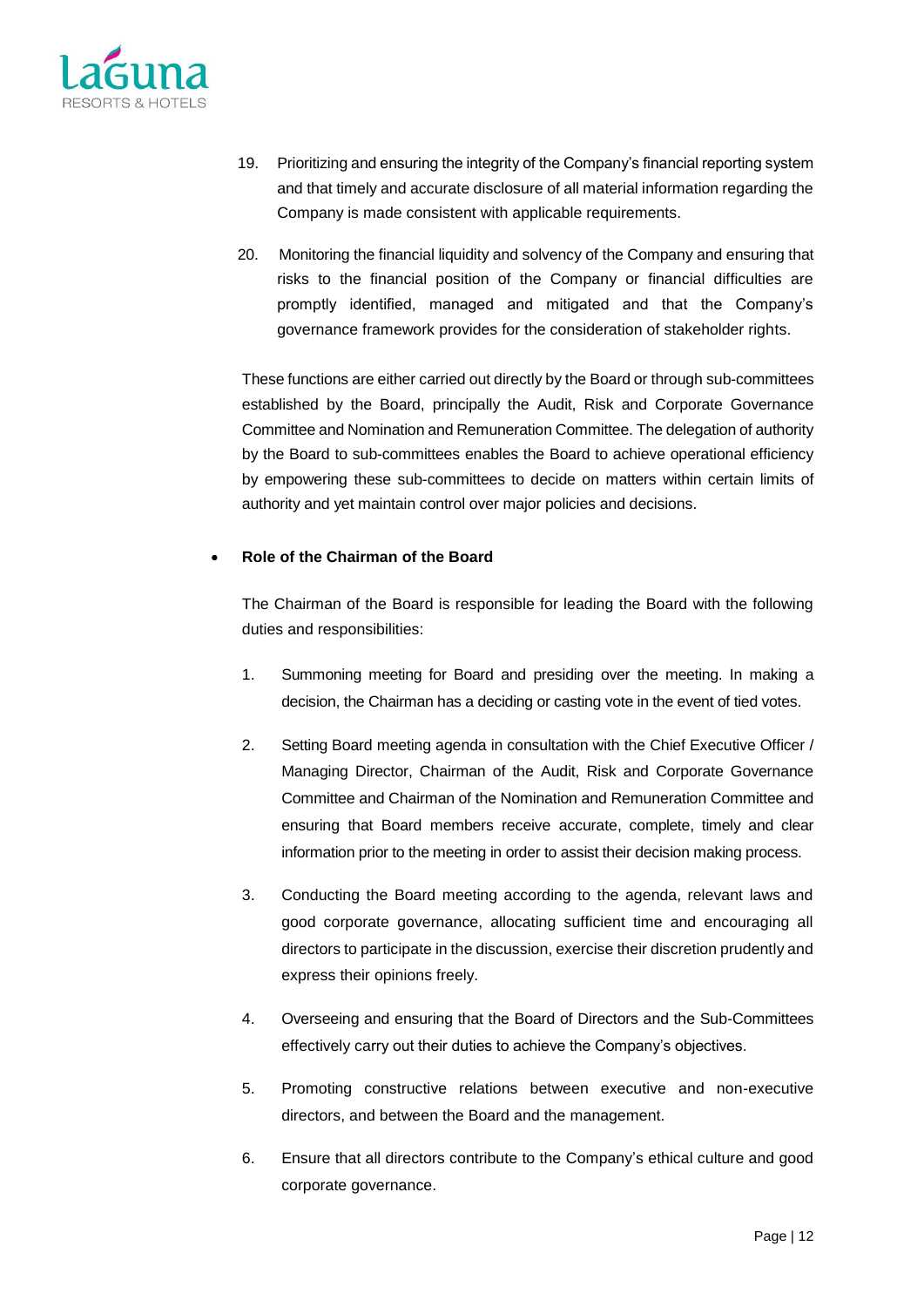

#### • **Duties and Responsibilities of the Chief Executive Officer / Managing Director**

The Chief Executive Officer / Managing Director has the following roles and responsibilities:

- 1. To be in charge of the daily business operations of the Company, supervise and manage the works and operations of the Company for complying with the policy, vision, mission, values, strategy and goals, both in terms of financial and non-financial, as well as to drive the business plan to achieve the financial budget as approved by the Board of Directors;
- 2. To employ, appoint, transfer, dismiss, and terminate employees in all levels, except the appointment, transfer and dismissal of the Head of Group Internal Audit, which shall also be approved by the Audit, Risk and Corporate Governance Committee;
- 3. To determine the salary and remuneration, adjust the salary, bonus, reward, and welfare of all employees of the Company, including the senior management in correspondence with the remuneration mechanism and welfare as approved by the Nomination and Remuneration Committee;
- 4. To issue internal order, policies, announcement and memo of the Company to ensure that the operations of the Company are in compliance with the policy and the interest of the Company, including to maintain the organizational discipline;
- 5. To perform other tasks as assigned by the Board of Directors and to perform any other acts as stipulated by laws and regulations of the authorities.

# • **Separation of Power, Duties and Responsibilities of the Board of Directors and the Management**

The Company has a management structure that clearly defines the separation of power, duties and responsibilities of the Board of Directors and the Management. The Board of Directors, as the policy supervisor, has the duties to define the Company's vision, mission, values, strategy and long-term goals, including overseeing monitoring and evaluating the performance of the Management. Management, as the executives, has the duties to perform day-to-day operations to be efficient, effective and in compliance with the defined policies, vision, mission, values, strategy and long-term goals and report its performance to the Board of Directors on a regular basis.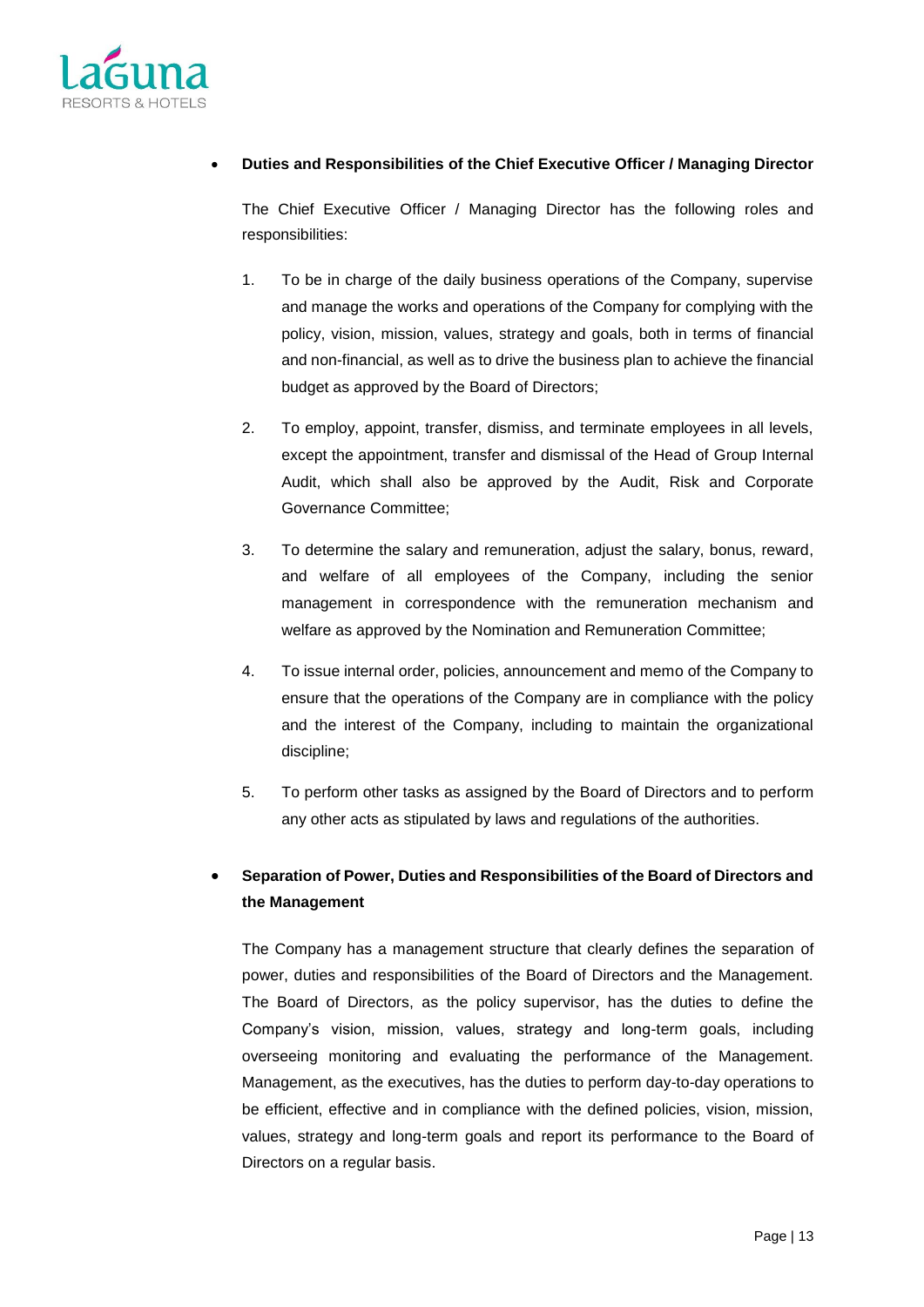

The delegation of authority by the Board to the management is clear. All major investments, acquisition of assets and loans made by the Company and/or its subsidiaries require approvals from the Board as follows:

- $\triangleright$  New investments and acquisition of assets with the value from 1.5 percent of the Company's total assets and
- ➢ New loans with the value from 5 percent of the Company's shareholders' equity

The approval to enter into a significant transaction by the Company's Board of Directors and/or shareholders' meeting as well as all information disclosure must comply with rules and regulations of the Stock Exchange of Thailand and/or the Capital Market Supervisory Board.

#### • **Meetings of the Board of Directors and the sub-committees**

The Board of Directors' meeting shall be held at least 4 times a year on a quarterly basis which are planned and formally agreed upon in advance. Additional meetings are to be convened as and when circumstances warrant. The Company promotes and encourages each director to attend the Board of Directors' meeting at least 75 percent of the total number of meetings in each fiscal year, except in case of necessity and emergency. The Company will provide the meeting materials to the directors in advance at least 5 business days prior to the meeting to allow the directors to have sufficient time to study the information beforehand. As for the subcommittees, the Audit, Risk and Corporate Governance Committee shall convene a meeting on a quarterly basis and may call additional meetings as and when necessary and deemed appropriate. The Nomination and Remuneration Committee shall convene at least two meetings in each fiscal year and may call additional meetings as and when necessary and deemed appropriate. In addition, the nonexecutive meetings are to be conducted without the presence of executive directors and management attendance to review and discuss freely on any business issues that are of interest and additional meetings can be convened as and when circumstances warrant. The essential points of concern from the meeting shall be communicated for the attention of the Chairman. In addition, the Company encourages non-executive directors to hold meetings with the external auditor as necessary without the presence of executive directors and management attendance to review and discuss freely on any business issues that are of interest.

The Company encourages that at the time of Board and/or sub-committees' decision, the quorum should not be lesser than two-thirds of total number of directors.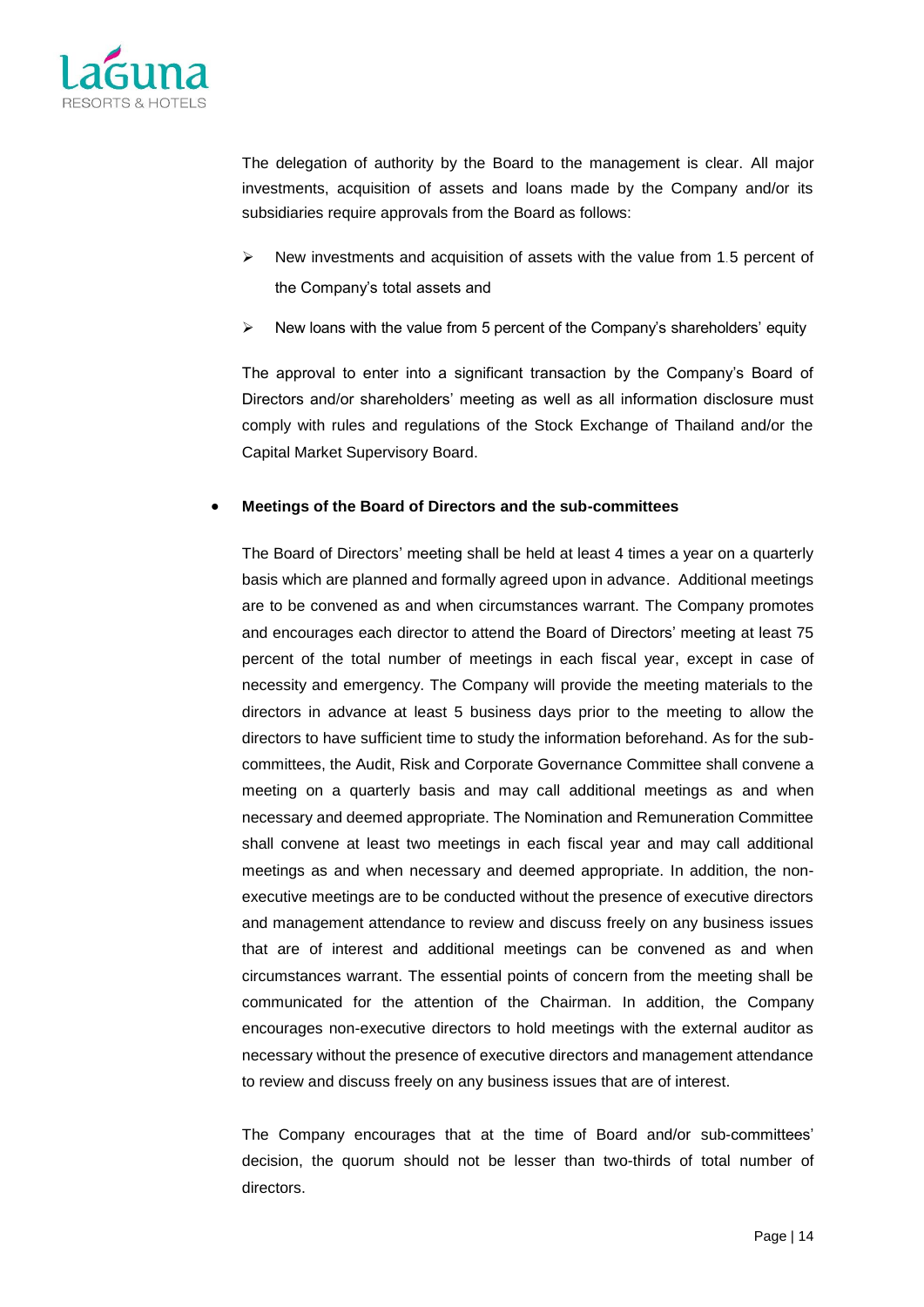

#### • **Orientation for New Director**

The Company recognizes the importance of supporting new directors in performing their duties. The Company has provided information on its business and other information related to the operations of the Company to new directors such as an annual report and relevant laws and regulations so that they are adequately informed of the rules and regulations and business of the Company prior to performing their duties.

#### • **Development of Directors and Management**

The Company's directors, management and employees are constantly encouraged to develop their skills by attending various seminars and training courses organized by various organizations, e.g. the Thai Institute of Directors Association, the SET and the SEC, etc. Seminars and training courses are periodically forwarded to them. Furthermore, relevant information is regularly provided to the directors so that they are kept abreast of latest developments thus enabling them to make informed decisions.

#### • **Performance Evaluation**

Adhering to high standards of best corporate governance practice, the Board of Directors conducts a self-evaluation of its annual performance through group evaluation and on an individual basis. The purpose of assessment is to improve the working process for a more efficient performance and to have a transparent and fair performance for a good corporate governance to promote the Company growth and progress sustainably.

#### *Performance Evaluation of the Board of Directors as a whole*

The assessment criteria for the Board covers 6 main topics including 1) Board Structure and qualifications, 2) Roles, duties and responsibilities of the Board, 3) Board meetings, 4) Board performance, 5) Relationship with management, and 6) Director's self-improvement and management development.

# *Performance Evaluation of the Board of Directors on an individual basis and Sub-committees*

The Board of Directors assigns sub-committees, namely the Audit, Risk and Corporate Governance Committee and Nomination and Remuneration Committee to assess their performance and report the evaluation result to the Board on an annual basis. The assessment criteria for Board of Directors on an individual basis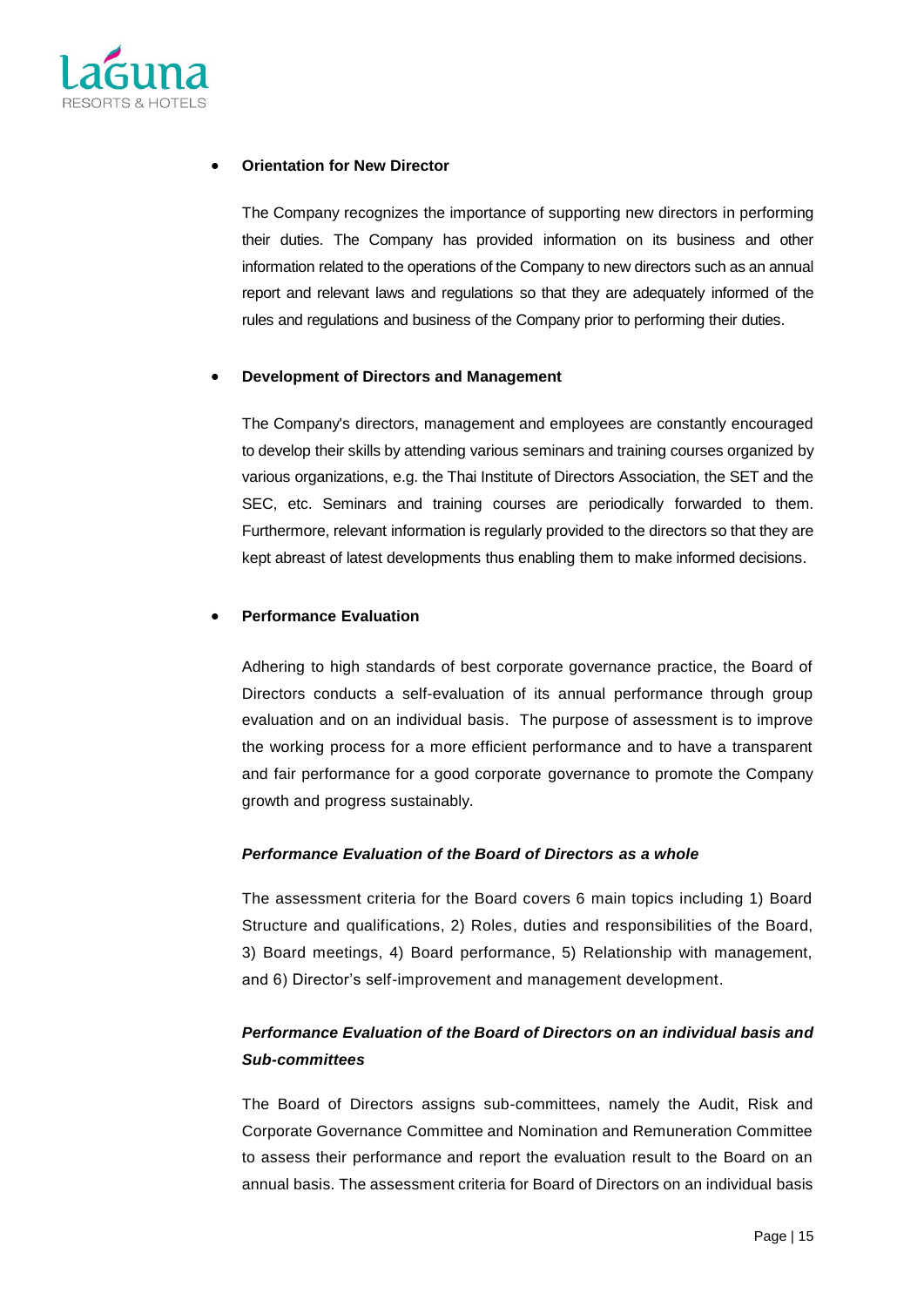

and for sub-committees covers 1) Board/sub-committee structure and qualifications, 2) The meeting of the Board/sub-committees and 3) Roles, duties and responsibilities of the Board/sub-committees.

After each director / sub-committee member has completed the self-evaluation form, the Company Secretary Office will calculate the scores and provide a summary of the performance evaluation results to the Board of Directors' / each sub-committee's meeting in order for them to jointly consider, find solution to improve the unsatisfactory scores and use it as a guideline for their performance in the following year, including considering and reviewing the comments and suggestions raised by each director.

#### • **External Directorship Policy**

The Board of Directors has set a policy to limit the number of listed companies in which each director may hold a directorship. This policy aims to protect the Company's best interests because it helps to ensure that directors have sufficient time to handle their duties efficiently. The Board of Directors has agreed to set the policy prescribing that each director should hold directorship of a maximum of 5 listed companies, without any exception.

In addition, the Company has a guideline that the Chief Executive Officer shall obtain prior approval for any external directorship from the Nomination and Remuneration Committee. While all other executive officers shall obtain prior approval for any external directorship from his/her superior holding the rank of Senior Vice President or higher relevant to the Executive officer's business unit. Where the approval as described was obtained but a material change in circumstances renders it inappropriate for the executive officer to continue his/her external directorship, it is a conflict of interest unless a fresh approval is obtained by the executive officer in accordance with the requirements set out.

#### • **Nomination of Board members**

The Nomination and Remuneration Committee will be responsible for the nomination of new directors. The Nomination and Remuneration Committee will search for potential candidates and propose the same to the Board of Directors' or the shareholders' meeting (as the case may be) for consideration and appointment. The following matters will be taken into consideration as part of the selection criteria: the structure of the Board of Directors, which shall consist of members in the number that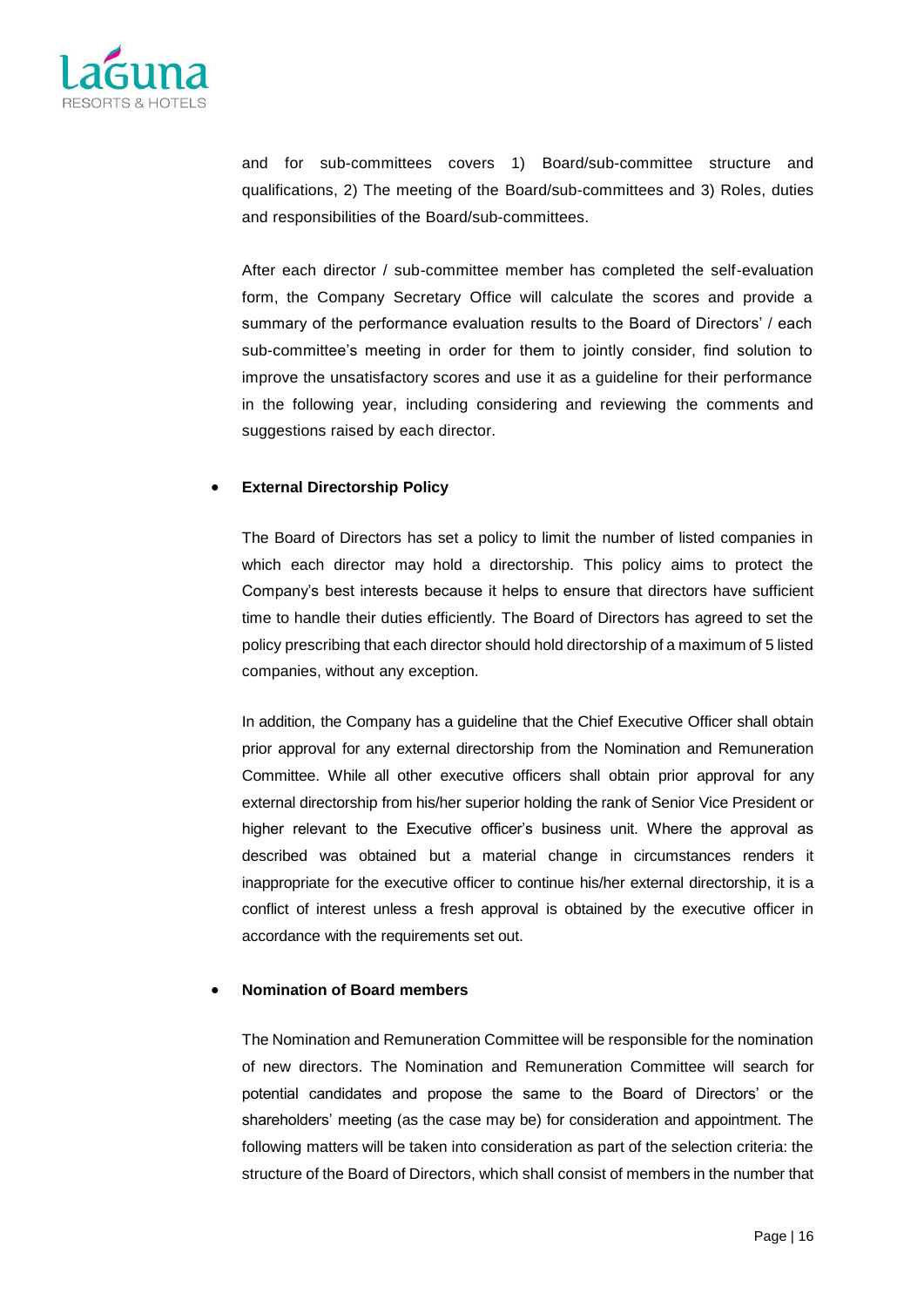

is suitable for the size and business strategy of the Company, the diversity in the structure of the Board of Directors (Board Diversity), including but not limited to, race, religion, national origin and gender, the appropriateness of the qualifications and skills of the director(s) that are necessary but lacking among the existing Board of Directors. The Board Skill Matrix will be used to identify the required qualifications.

#### • **Nomination Procedures**

The Nomination and Remuneration Committee will select candidates for the position of director(s) of the Company from the recommendation of other directors, the nomination by the shareholders of the Company, the service of external professional search firms, or the directors' pools of various agencies, or other nomination procedures as the Nomination and Remuneration Committee considers appropriate.

#### • **Consecutive Terms of Office of an Independent Director**

The Company encourages the consecutive terms of an independent director may serve no more than 3 consecutive terms, and the end of each term on the date of the Annual General Meeting of Shareholders in which they are due to retire by rotation. The Board of Directors may nominate their names to be re-elected at the Annual General Meeting of Shareholders as deemed fit.

#### • **Nomination and the Nominating Procedures for Directors**

The Nomination and Remuneration Committee will select candidates for the position of director(s) of the Company from the recommendation of other directors, the nomination by the shareholders of the Company, the service of external professional search firms, or the directors' pools of various agencies, or other nomination procedures as the Nomination and Remuneration Committee considers appropriate.

#### • **Succession Plan**

The Board of Directors places importance on having an effective and efficient management as well as the continuance of its business operations, which are essential factors to the sustainable growth of the organization. Thus, the Company prepares a succession plan for the positions of the Chief Executive Officer, Managing Director and other senior executive positions, and to review every 3 years in order to ensure that there will be competent senior executives for the succession of these key positions in the organization.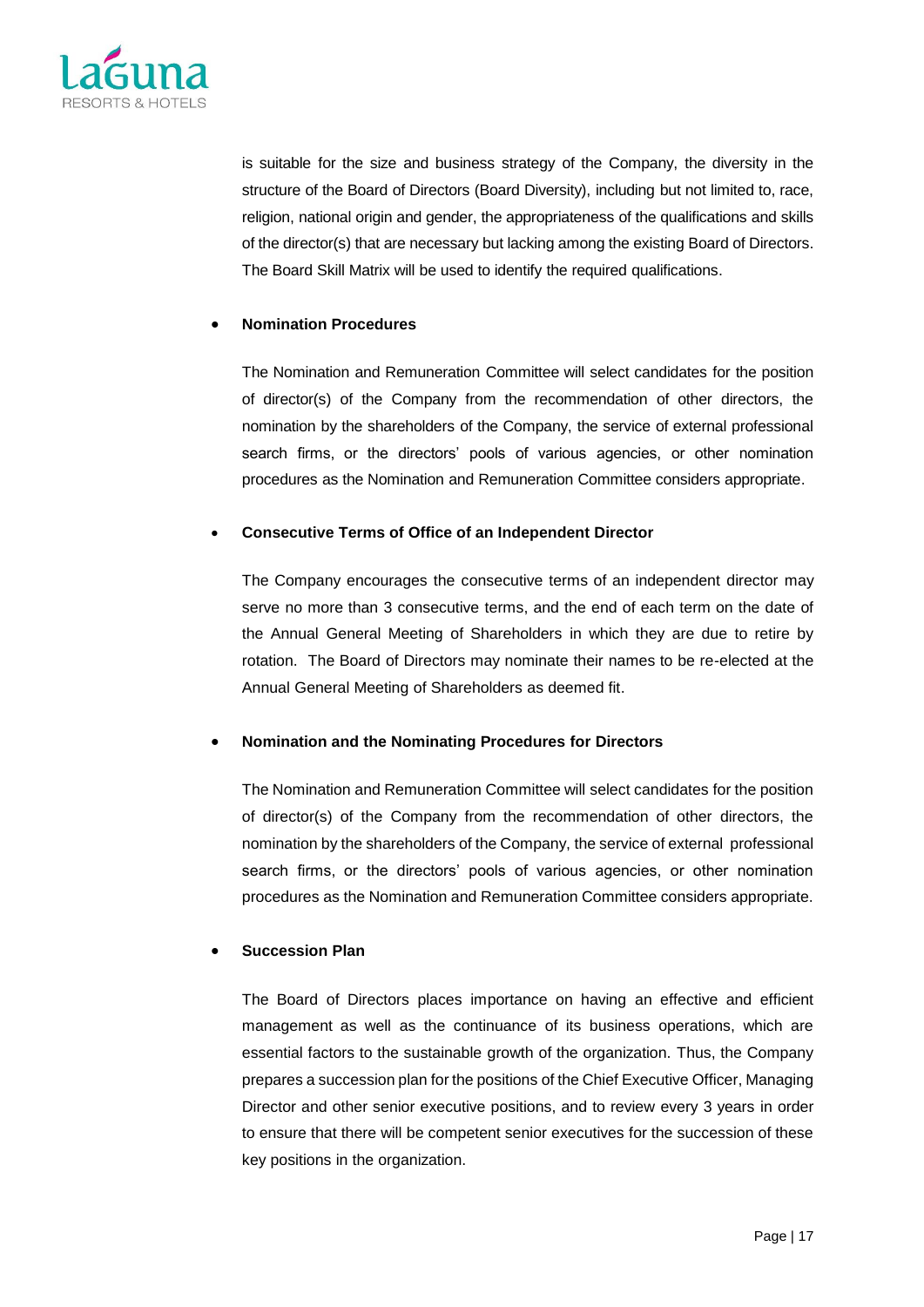

#### • **Remuneration of Directors and Management**

The Nomination and Remuneration Committee shall determine the remuneration of the directors by taking into account the Company's operating results, the size of the business, the scope and extent of a directors' responsibilities and obligations and ensuring the remuneration to remain competitive with the comparative groups in a similar industry benchmark, and further propose for consideration and approval at the Board of Directors' meeting and the shareholders' meeting on an annual basis.

The Nomination and Remuneration Committee shall also review the annual bonus and salary increment policies for the Company including welfare incentives and benefits of senior management including the Chief Executive Officer.

The remuneration for the Group's senior management and senior executives aims to motivate them to achieve the Group's annual and long-term goals to ensure that they are aligned with shareholders' interests. Performance-related elements therefore form a part of senior management and senior executives' total remuneration.

#### • **Company Secretary**

The Company Secretary has to perform the duties in accordance with section 89/15 and 89/16 of the Securities and Exchange Act with responsibility, due care and loyalty, and in compliance with all laws, the objectives, the articles of association of the Company, the resolutions of the Board of Directors and the resolutions of the Shareholders' Meeting. The Company Secretary has the statutory duties and responsibilities as follows:

- (1) Preparing and maintaining the following documents:
	- (a) a register of Director;
	- (b) a notice calling for the Board of Directors' Meeting, the minutes of the Board of Directors' Meeting and the Annual Report of the Company;
	- (c) a notice calling for Shareholders' Meeting and the minutes of the Shareholders' Meeting;
- (2) Keeping a report on interest filed by the Director or management and submit a copy of such report in accordance with section 89/14 to the Chairman and the Audit, Risk and Corporate Governance Committee Chairman within seven business days upon receipt;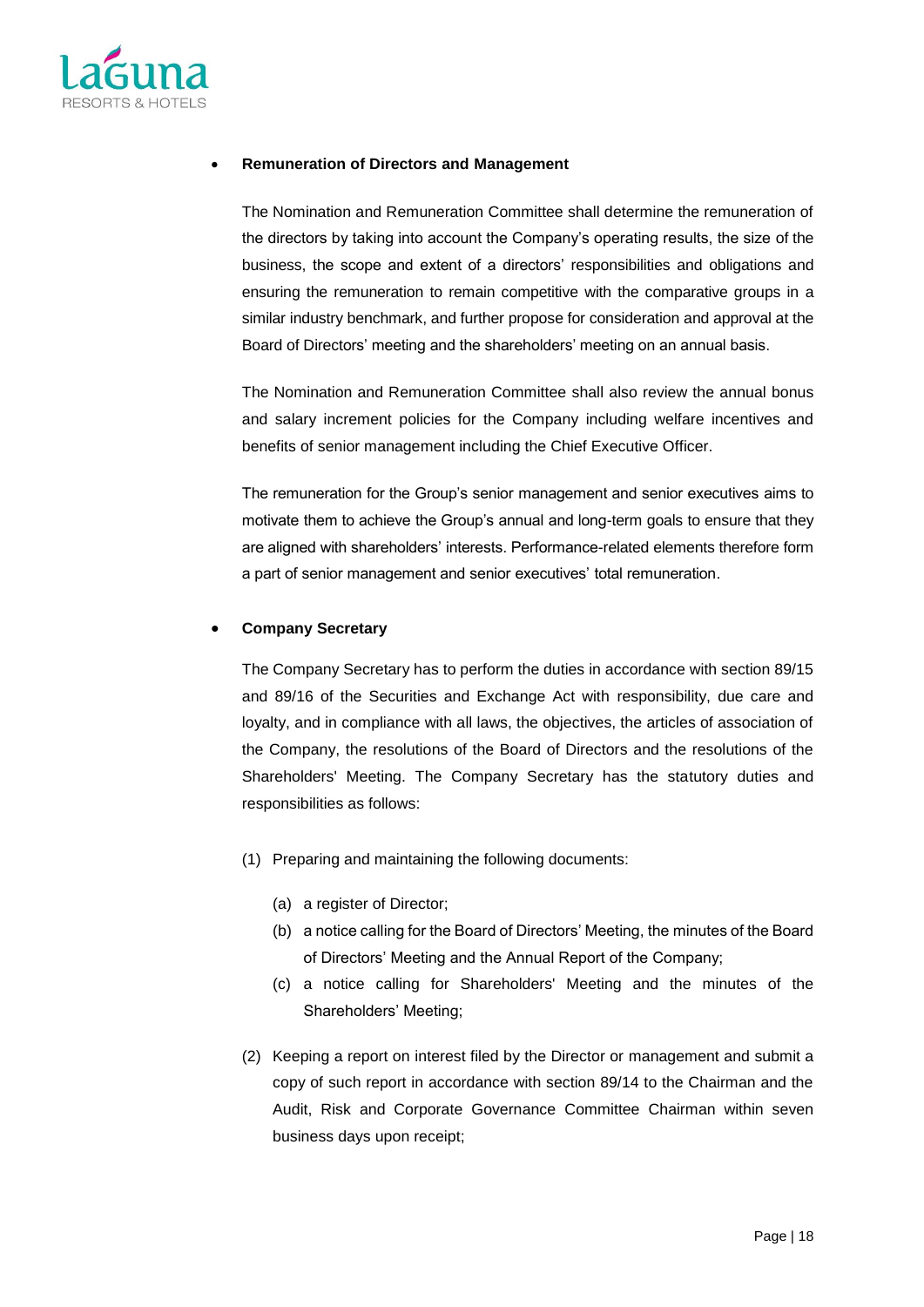

(3) Performing any other acts as specified in the notification of the Capital Market Supervisory Board. In addition to this, the Company Secretary has other duties as specified in the job descriptions and as assigned by the Company.

#### **5.3 Internal Control and Risk Management**

The Company realizes the significance of effective system of control, such as Standard Operating Procedures, particularly in management and operations. Hence, the duties and responsibilities of the employees and the management are clearly defined. The Company has put in place policies to safeguard the Company's assets and duties between the operators and the appraisal which are clearly separated for effective checks and balances. Furthermore, the Company has also implemented internal audit of the financial and information technology systems.

#### • **Internal Audit**

Internal audit is an independent function within the Company which reports directly to the Audit, Risk and Corporate Governance Committee on audit matters and to the Managing Director on administrative matters. Internal audits are performed to assist the Board and Management in the discharge of their corporate governance responsibilities and to improve and promote effective and efficient business processes within the Group. The internal auditor plans its internal audit schedules annually in consultation with, but independent of, Management and its plans are submitted to and approved by the Audit, Risk and Corporate Governance Committee. The Audit, Risk and Corporate Governance Committee reviews the activities of the internal auditors on a quarterly basis to ensure it is adequately resourced; and has appropriate standing within the Company to perform its role effectively.

#### • **Enterprise Risk Management**

The Company has implemented a Risk Management framework for the business of the Company with the advice of an external consultant. The Risk Management framework covers all aspects of the Company's operations to enable significant business risks within the Group's current business environment to be identified, assessed, monitored, managed and evaluated. As part of the on-going risk management process, the Company's Group Risk Committee annually conducts a risk assessment, evaluation and treatment; considers the adoption of adequate and cost-effective system of internal controls to mitigate significant business risks; and provides for significant risks to be managed through regular reviews by the